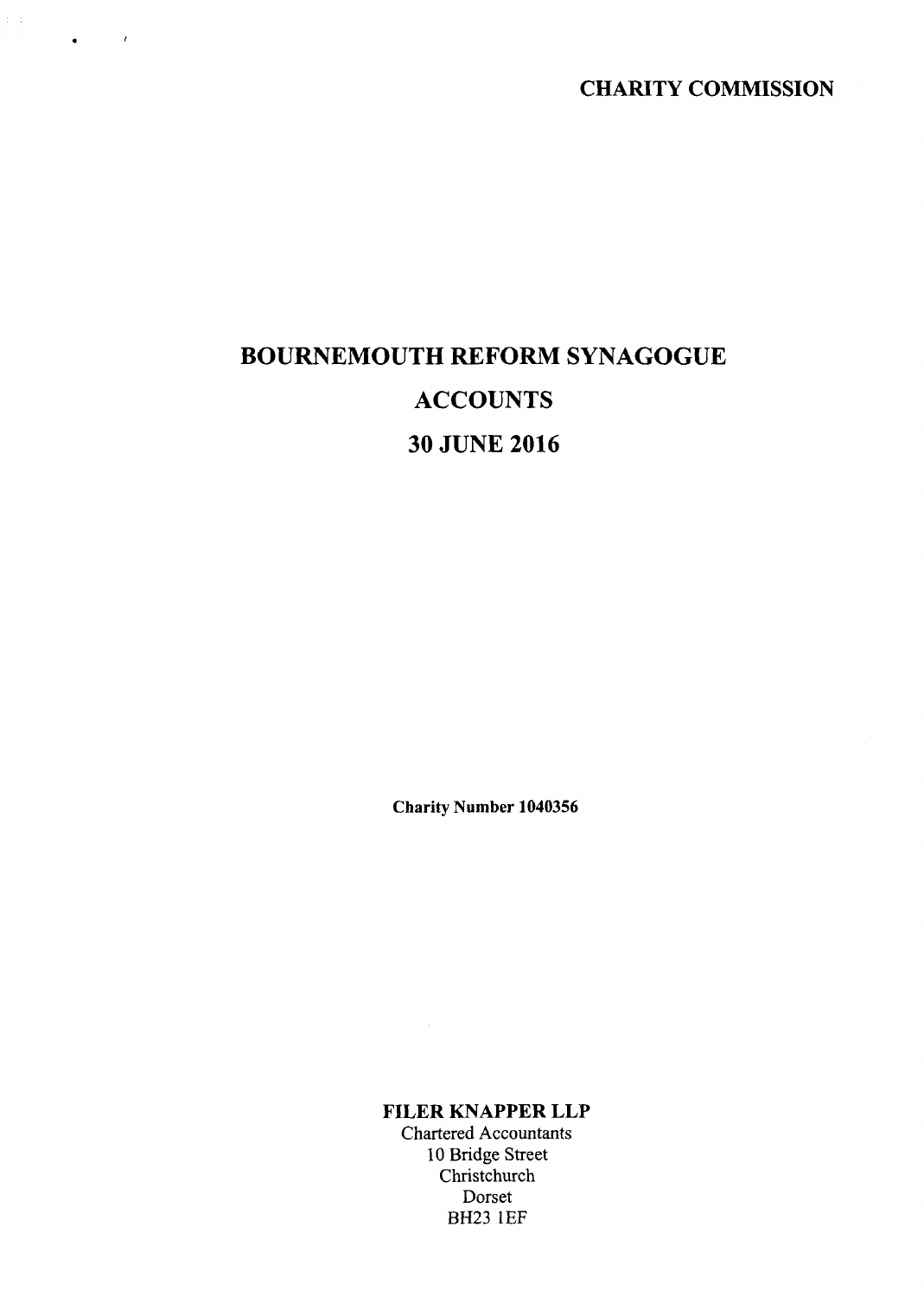$\mathbf{a}^{\dagger}$  and  $\mathbf{a}^{\dagger}$ 

# ACCOUNTS

# YEAR ENDED 30 JUNE 2016

| <b>CONTENTS</b>                                | <b>PAGES</b> |
|------------------------------------------------|--------------|
| Members of the board and professional advisers | 1            |
| Trustees' annual report                        | $2$ to 5     |
| Independent examiner's report to the Trustees  | 6            |
| Statement of financial activities              | 7            |
| <b>Balance</b> sheet                           | 8            |
| Notes to the accounts                          | 9 to 18      |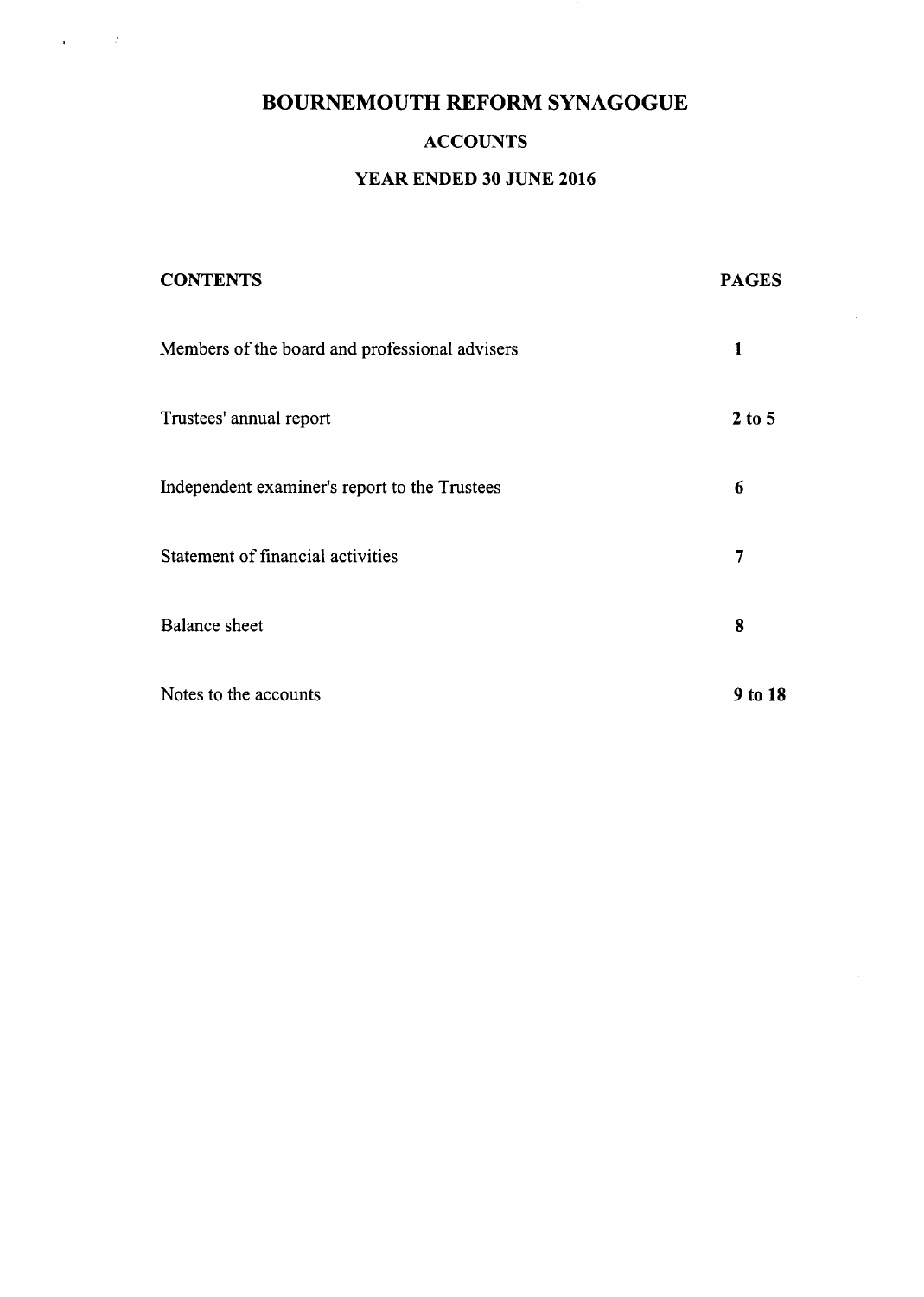$\mathbf{r} = \left( \begin{smallmatrix} 1 & 0 \\ 0 & 1 \end{smallmatrix} \right)$ 

# MEMBERS OF THE BOARD AND PROFESSIONAL ADVISERS

# YEAR ENDED 30 JUNE 2016

| Registered charity name                     | Bournemouth Reform Synagogue                                                                                                                                                          |                                                                                                                                                                                                                                   |  |
|---------------------------------------------|---------------------------------------------------------------------------------------------------------------------------------------------------------------------------------------|-----------------------------------------------------------------------------------------------------------------------------------------------------------------------------------------------------------------------------------|--|
| <b>Charity number</b>                       | 1040356                                                                                                                                                                               |                                                                                                                                                                                                                                   |  |
| <b>Registered office</b>                    | 53 Christchurch Road<br>Bournemouth<br>Dorset<br>BH1 3AP                                                                                                                              |                                                                                                                                                                                                                                   |  |
| <b>Trustees</b>                             | Deborah Tendler<br>Sue Sinkinson<br>Benita Needleman<br>Simon Cowan<br>Ruth Ben-Or<br>Saul Faust<br>Joan Marasri<br>Michael Lipson<br>Sylvia Elkins<br>Ann Mozer<br>Hetty Ingle-Finch | (Honorary Chairperson)<br>(Honorary Secretary)<br>(Honorary Vice Chairperson)<br>(Honorary Treasurer)<br>(Appointed 12 April 2016)<br>(Appointed 20 November 2016)<br>(Appointed 20 November 2016)<br>(Appointed 10 January 2017) |  |
|                                             | Rachel Jackson<br>Bryan Levy<br>James Green<br>Jessica Blooman OBE<br><b>Bill Bergman</b><br>Rita Navarre                                                                             | (Appointed 10 January 2017)<br>(Retired 14 July 2015)<br>(Retired 8 September 2016)<br>(Retired 10 November 2015)<br>(Retired 20 November 2016)<br>(Deceased 27 January 2017)                                                     |  |
| <b>Property holding Trustees</b>            | Robert Grant                                                                                                                                                                          |                                                                                                                                                                                                                                   |  |
| <b>Trustees of Townsend Endowment Trust</b> | Irving Mindel<br><b>Robert Grant</b><br><b>Ruth Reed</b><br>Zelda Swan<br>Susan Bullivant                                                                                             | - Chairman<br>- Treasurer<br>Secretary<br>(Retired 20 November 2015)                                                                                                                                                              |  |
| <b>Independent examiner</b>                 | Lucy Filer FCA<br>Filer Knapper LLP<br><b>Chartered Accountants</b><br>10 Bridge Street<br>Christchurch<br>Dorset BH23 1EF                                                            |                                                                                                                                                                                                                                   |  |
| <b>Investment adviser</b>                   | <b>AFH Financial Group</b><br>Amberside<br>Wood Lane<br>Hemel Hempstead<br>Herts HP2 4TP                                                                                              |                                                                                                                                                                                                                                   |  |
| <b>Bankers</b>                              | <b>Bank of Scotland</b><br>38 St Andrew Square<br>Edinburgh<br>EH <sub>2</sub> 2YR                                                                                                    |                                                                                                                                                                                                                                   |  |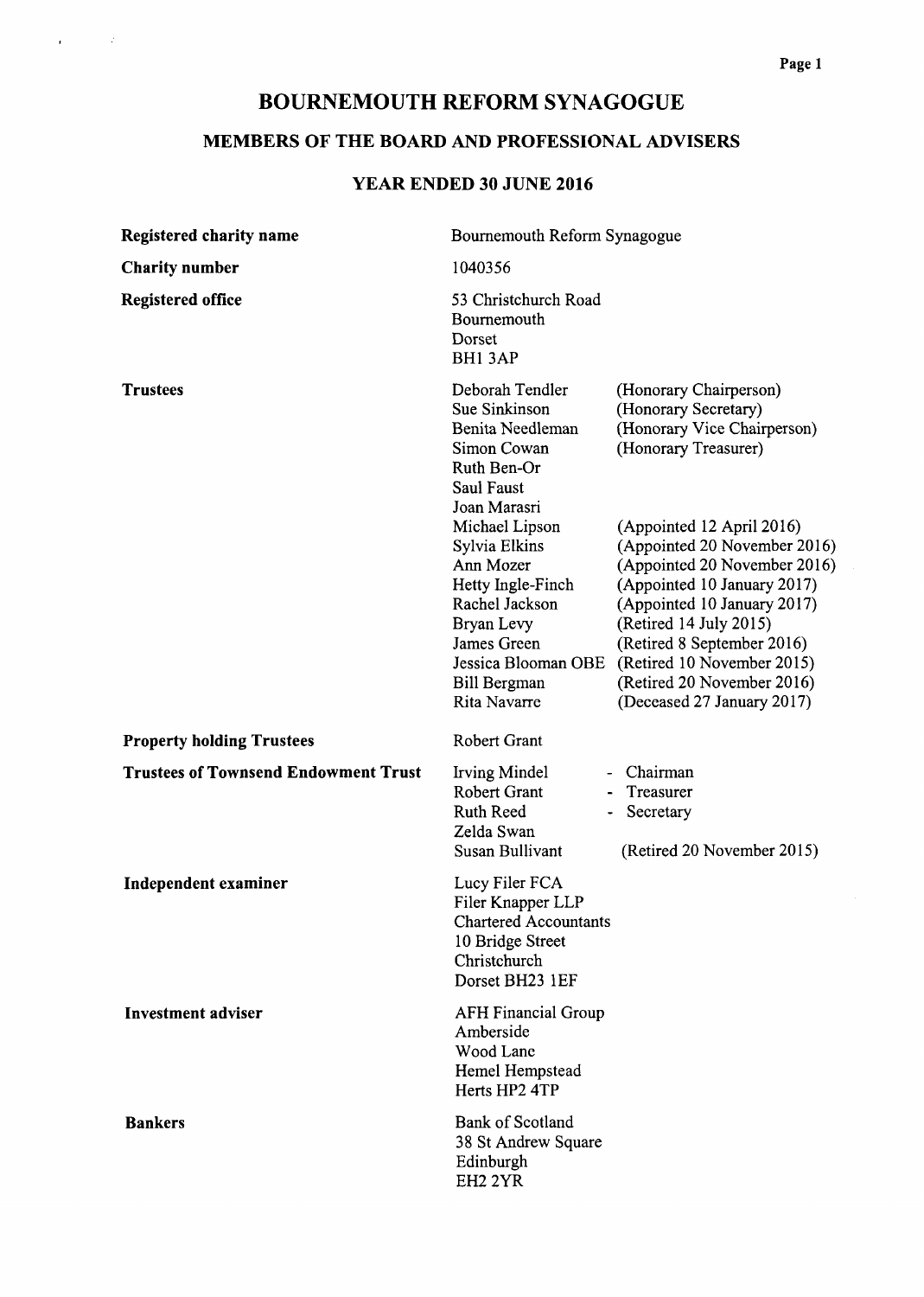### TRUSTEES' ANNUAL REPORT

#### YEAR ENDED 30 JUNE 2016

The Trustees present their report and the unaudited accounts of the charity for the year ended 30 June 2016.

#### REFERENCE AND ADMINISTRATIVE DETAILS

Reference and administrative details are shown in the schedule of members of the board and professional advisers on page <sup>1</sup> of the accounts.

#### THE TRUSTEES

The Trustees who served the charity during the year are set out on page l.

#### OBJECTIVES AND ACTIVITIES

The objects, which are also the aims, of the Synagogue are to advance the Jewish religion, particularly by providing and maintaining a Synagogue for the purpose of public worship and of advancing religious, educational and such charitable activities as the members of the Council, together with the Rabbis, may from time to time decide.

The activities currently carried out by the Synagogue can be broadly categorised into three types, pastoral, religious and communal. Religious activities include the provision of a place of worship, various religious activities, religious education and religious support. The approximate costs of the minister and education and associated costs are f38,000. Communal activities include communal events organised throughout the period (costs spent on these in the year are approximately  $£3,000$ ) along with the pastoral and welfare support of the members. As a result of having a large proportion of elderly members, we have a community that has higher than average pastoral and welfare needs. The Rabbi, being the first point of contact for members, works to ensure our members are looked after by the community. There is a support group to assist with pastoral work. The Synagogue administration provides the required backup and information services. These services are utilised by the Rabbi, Council and appropriate volunteers as well as all members of the Synagogue. The approximate administration and support costs are f36,000. We are very grateful to the volunteers who help the Synagogue in all its activities. The Council continues to promote our activities to the wider Jewish Community in Dorset and Hampshire with the hope of increasing our membership and raising awareness ofJudaism. The website has been updated in order to attract many non-affiliated Jews to the Synagogue. It is by monitoring the popularity of our religious and communal events, and the use ofthe pastoral support, that we measure the success of our activities.

The Synagogue does not have a specific grant making policy, but small donations are made to various organisations that the Trustees consider appropriate.

The Townsend Endowment Trust can make grants in accordance with the requirements ofthe Trust but none were made in the year nor the preceding year.

#### Public Benefit

Our main objectives are the promotion, preservation and observation of Jewish tradition, and these are set to reflect our faith and community aims. Each year the Trustees review the objectives and activities to ensure they continue to reflect our aims. In carrying out this review, the Trustees have considered the Charity Commission's guidance on public benefit and, in particular, its supplementary public guidance on the advancement of religion for the public benefit.

The focus of our activities is the provision of a place of worship, religious activities and support, the provision of plots and burial rites in accordance with tradition and arranging communal events and activities. By achieving our aims, we are confident we can further the purposes of the charity. We welcome all persons who wish to follow the Jewish tradition, regardless of personal funds and their ability to meet our subscription fees.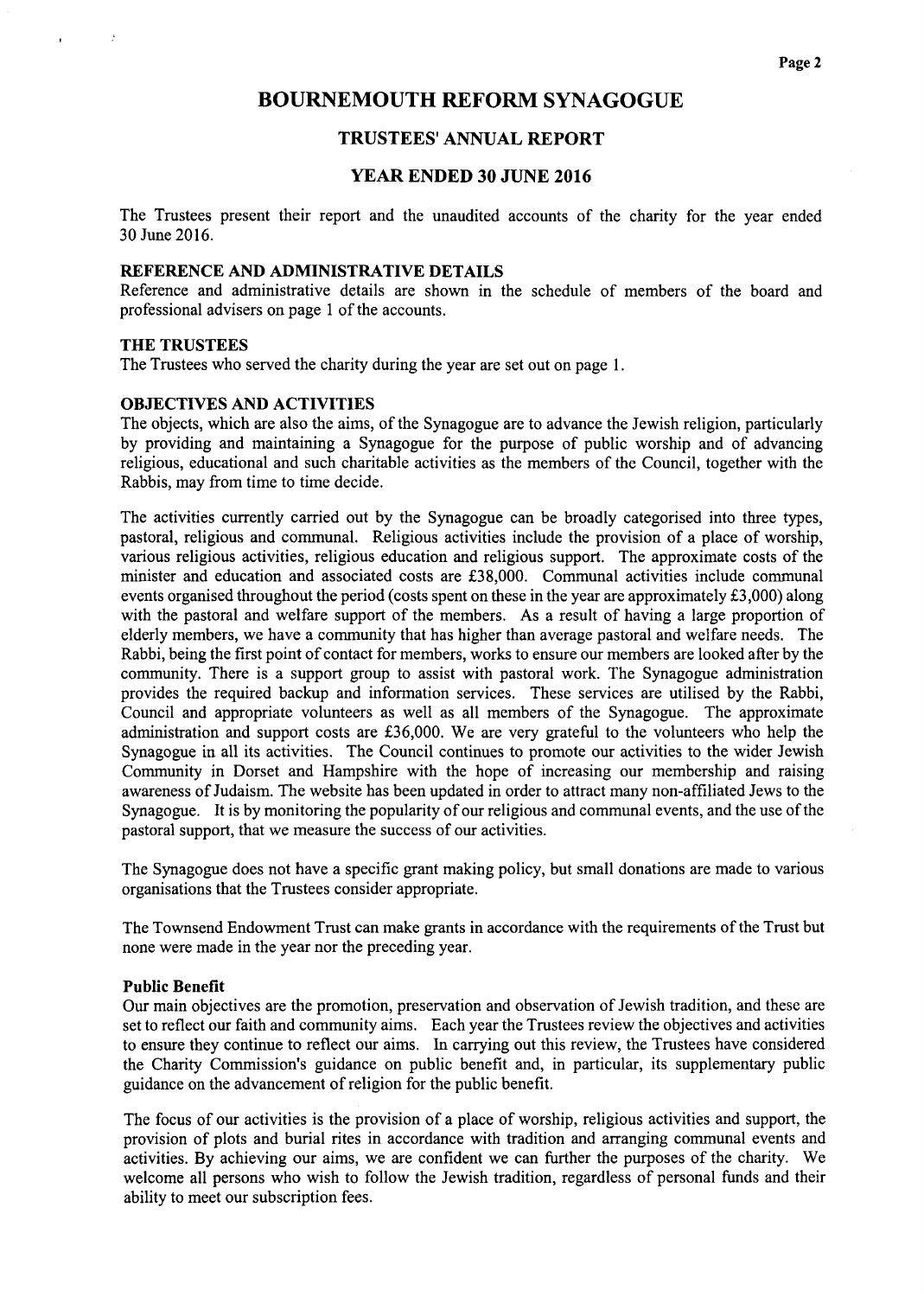#### TRUSTEES' ANNUAL REPORT (continued)

### YEAR ENDED 30 JUNE 2016

# OBJECTIVES AND ACTIVITIES (continued)

#### External Affiliation

 $\cdot$ 

The Synagogue is affiliated to the Movement for Reform Judaism (MRJ), which gives guidance on our form of worship as well as assistance with other practical matters. The Movement advises but cannot force the Synagogue to follow a particular course if it does not wish to.

One of the benefits of membership of the Synagogue is the availability of the burial plan, and a proportion of members' subscriptions are specifically levied in this respect: these levies are paid on to the Jewish Joint Burial Society, which in most cases is then solely responsible for the provision of the burial services, the services being provided by the Synagogue.

The Synagogue is entitled to representation at the Board of Deputies, for which a per capita charge is levied on the number of members.

#### ACHIEVEMENTS AND PERFORMANCE

During the year, the Synagogue held regular religious services for the Sabbath, festivals and other such occasions. The Religion School continues to be a source of pride, successfully teaching our children about our religion. Family services are held once a month where children and their parents are encouraged to take part in the services.

The monthly Chavarah Suppers are well attended together with our sell out Passover Seder and other festival group parties. Thanks must be given for the voluntary help from the members in the organising of these events. Tea parties are held for our older members.

We receive a growing number of requests for schools to visit us, to further educate their pupils. We also send lay leaders and our Rabbi to visit schools to further promote Reform Judaism.

The interest and welfare of our members remain of paramount importance. The Rabbi's volunteers are supported by the administration and continue to provide essential support to individual members of the community as required. As always, in addition to the paid staff, the Synagogue relies heavily on the invaluable voluntary help from Council, Honorary Officers of the Synagogue, as well as Synagogue members.

The Trustees have considered the key performance indicators for the main activity streams. The Religious activities are measured by attendance at events along with the spiritual enhancement experienced by those attending. Communal activities are measured by the attendance and support of the events along with the overall assessment of communal spirit. Pastoral activities are measured by the outcome for the individual members concerned.

The Trustees are satisfied that all the achievements in the year are in line with the Charity's aims and objectives.

#### FINANCIAL REVIEW

Income of the Synagogue is primarily from subscriptions paid by members and gift aid reclaimed. It would be desirable for the normal running costs of the Synagogue to be met from subscription income, but the effect of the economic climate on our members' financial situation continues to preclude this, although the Synagogue has not relied on TET this year.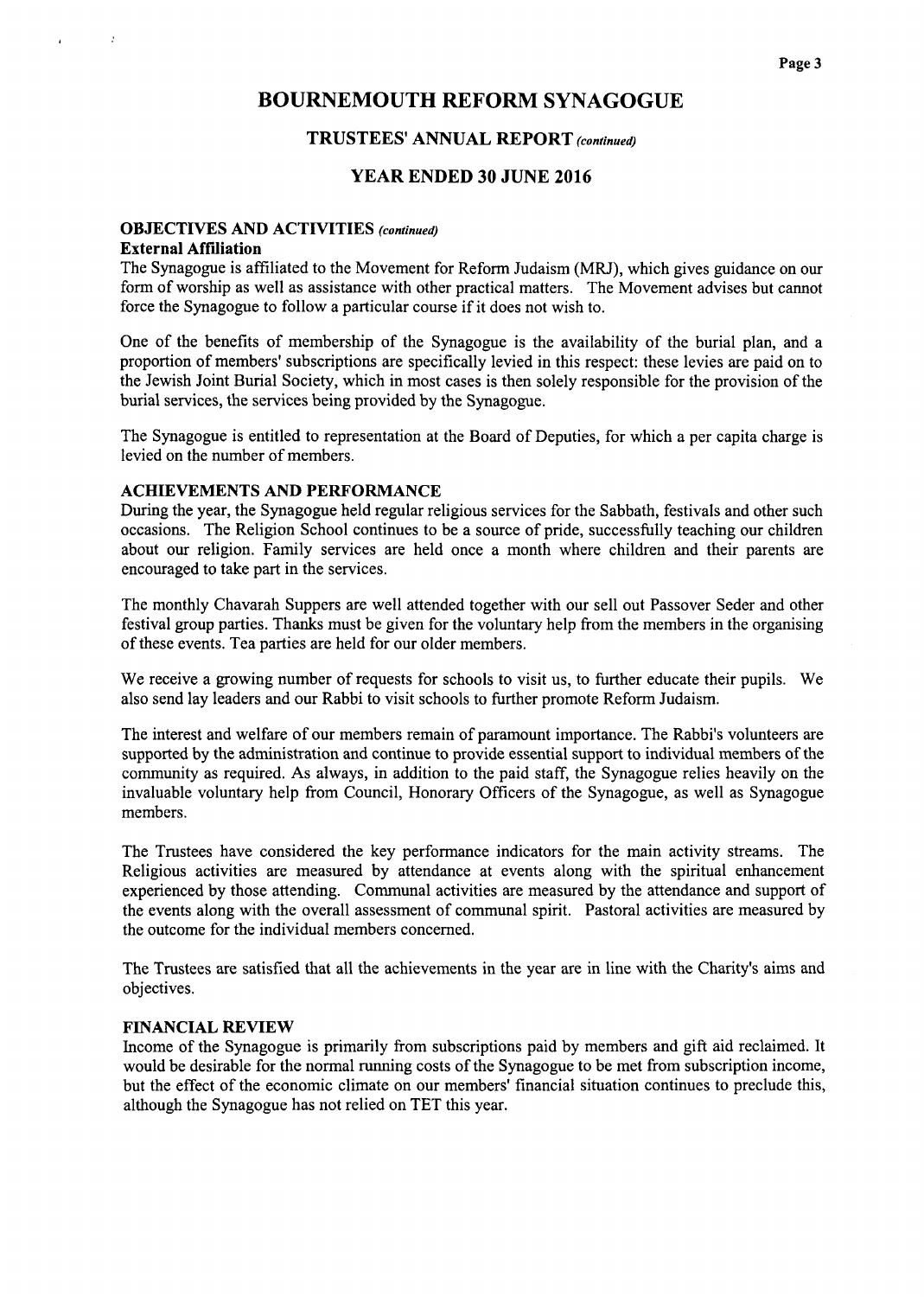#### TRUSTEES' ANNUAL REPORT (continued)

#### YEAR ENDED 30 JUNE 2016

#### FINANCIAL REVIEW (continued)

It is the Synagogue's policy that where a member is unable to afford the full membership fee, the Treasurer liaises with the member and the Rabbi. A confidential discussion takes place and a mutually acceptable arrangement arrived at whenever possible. It is not the policy to remove membership rights where there is an inability to pay. Such arrangements are at the sole discretion of the Treasurer and confidentiality is maintained. Council are aware of the level of members who are unable to afford the membership fee, but has not called upon TET for assistance this year as it was agreed last year that BRS should attempt to manage independently. Although during the year it was agreed that TET should reduce its support, TET support is still offered if necessary.

The Synagogue is the beneficiary of an endowment trust fund set up under the will of the late K R Townsend and known as the Townsend Endowment Trust (TET). Funds from this may be used to further the pastoral and educational work of the Synagogue. The Trustees of the TET meet at least quarterly to review the fund and consider the financial performance ofthe investments and applications for grants. TET has not contributed to BRS funds this year.

The Townsend Endowment Trust (TET) is registered as a subsidiary charity of the Bournemouth Reform Synagogue (BRS). The accounts of BRS therefore include the transactions of TET (under endowment funds) and the balance sheet and appropriate notes show the balance sheet ofthe BRS on its own and of the BRS and TET combined. The accounts of the TET are produced separately.

It is the Synagogue's investment policy to keep its general reserves on a low risk basis at the best interest rates it can reasonably achieve. In respect of the Townsend Endowment, the Trustees have invested funds, following advice from the Investment Advisors, to provide a reasonable income with some capital growth. A review of the investments is undertaken periodically.

#### Going Concern and Reserves

The total consolidated reserves at the year end were  $£415,261$ , of which £239,393 were endowment funds held by Townsend Investment Trust (TET) and f36,581 were restricted reserves.

At the year end, the Charity had negative free reserves of  $£62,359$  and a net current liability position, while the Consolidated free reserves, including the TET reserves, stood at £177,034, although this includes the endowment funds which have certain criteria attached. The Council are continuing to review income and expenditure, implementing measures to return free reserves to an acceptable level whilst maintaining the high standard of service to the members and building.

The Trustees are aware of the accruing debt to the MRJ for annual assessment fees which the Synagogue has not been in a position to fully clear  $(\text{\textsterling}75,000$  at the year end). Acceptable arrangements for the clearing of the debt over a period of time continue to be negotiated with the MRJ and are in place. The Trustees are also working on a strict programme of cost-cutting to ensure the annual income once again exceeds annual outgoings.

As such, and on the basis of the continued support of TET and MRJ, the Trustees consider it appropriate to prepare the financial statements on the going concern basis.

#### Risk Management

The major risk to the Synagogue is if membership income does not cover its expenses. For this reason, the Council continues to keep a careful control on expenditure. We endeavour to set subscriptions at a realistic level sufficient to meet routine expenditure, and donations, whilst not guaranteed, are an essential part of Synagogue income. When setting membership subscription levels, the Council also bears in mind that many members are on low fixed incomes. The Council have examined the major operational risks, which could be faced by the charity. They continue to monitor, on a regular basis, and this will be an on-going aspect of the Council's management of the Synagogue.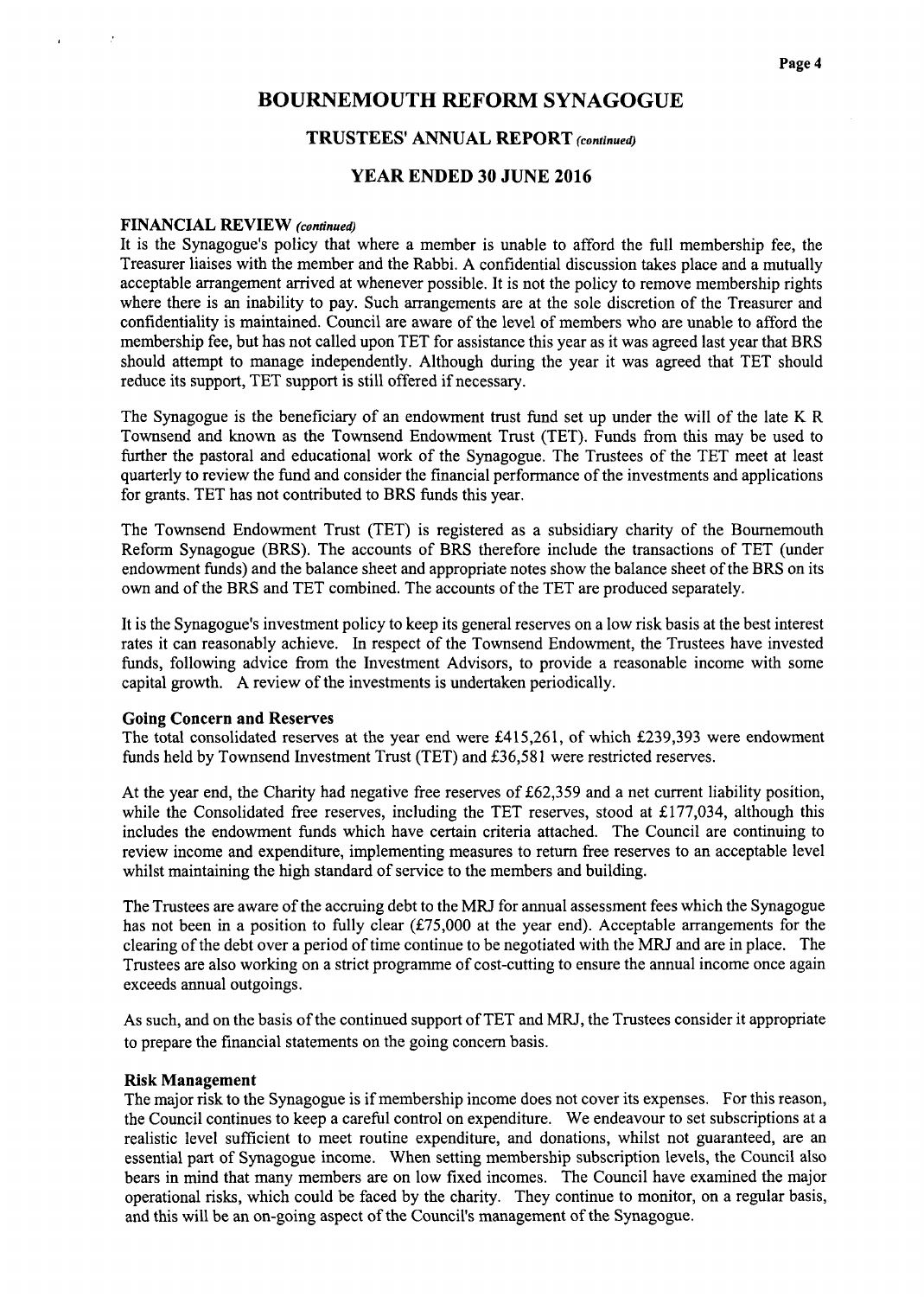#### TRUSTEES' ANNUAL REPORT (continued)

#### YEAR ENDED 30 JUNE 2016

#### PLANS FOR FUTURE PERIODS

The plans for the forthcoming year are to continue to promote, preserve and observe the Jewish religion, provide communal and pastoral services and increase membership where possible and hold fundraising events. The Synagogue will continue to identify and encourage new members to join BRS, along with the fundraising group who aim to maintain funds from major fundraising events put on during the year. The Trustees will continue to monitor costs in an effort to balance the SOFA.

#### STRUCTURE, GOVERNANCE AND MANAGEMENT

The Synagogue is governed by its Constitution dated June 1947, last amended on 20 November 2016, and the Synagogue operates in accordance with the guidelines set out in this document. Monthly Council meetings are held at which matters are discussed and decisions made, providing there is a quorum of five Council members present. Additional Council meetings are held as required.

The Trustees of the Synagogue are it Council Members, who are elected by the general membership in open meeting. The Council members are elected for a one year term after which time they may stand for re-election. Additional Trustees may be appointed by the Council. There is one permanent Trustee who holds the title of the Synagogue's property and is not a member of the Council. Two positions were vacant during the year and new Property Trustees have now been elected by Council. New Trustees are trained on an individual basis by current, sitting Trustees.

All significant operational decisions are made by Council, taking appropriate external advice where necessary. The constitution requires certain key decisions to be approved by the membership in open meeting, and these include the appointment and termination of rabbinic contracts, salary reviews, the purchase or sale of freehold property.

#### STATEMENT OF TRUSTEES' RESPONSIBILITIES

The Trustees are responsible for preparing the Trustees' Annual Report and the accounts in accordance with applicable law and regulations and United Kingdom Accounting Standards (United Kingdom Generally Accepted Accounting Practice).

The law applicable to charities in England and Wales requires the Trustees to prepare accounts for each financial year which give a true and fair view of the state of affairs of the Charity and of the incoming resources and application of resources of the Charity for that period. In preparing these accounts, the Trustees are required to:

- select suitable accounting policies and then apply them consistently;
- observe the methods and principles in the Charities SORP;
- make judgements and accounting estimates that are reasonable and prudent;
- prepare the accounts on the going concern basis unless it is inappropriate to presume that the Charity will continue in operation.

The Trustees are responsible for keeping proper accounting records that disclose with reasonable accuracy at any time the financial position of the charity and enable them to ensure that the accounts comply with the Charities Act 2011, the Charity (Accounts and Reports) Regulations 2008 and the provisions of the trust deed. They are also responsible for safeguarding the assets of the Charity and hence for taking reasonable steps for the prevention and detection of fraud and other irregularities.

Signed on behalf of the Trustees

urdbex.........

Deborah Tendler Honorary Chairperson

Date  $\frac{1}{2}$ ' $\frac{(1, 1)}{2}$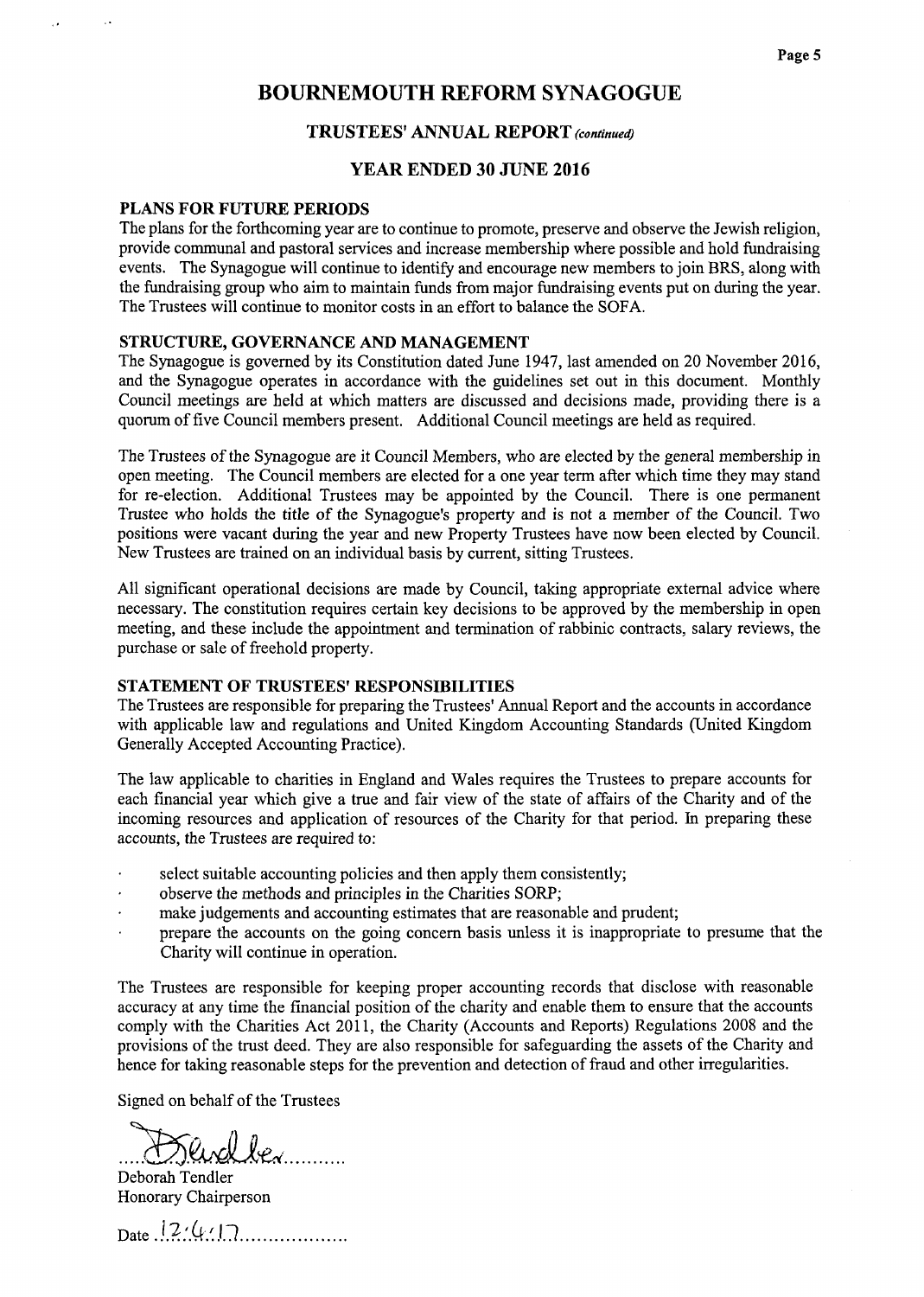# INDEPENDENT EXAMINER'S REPORT TO THE TRUSTEES OF BOURNEMOUTH REFORM SYNAGOGUE

#### YEAR ENDED 30 JUNE 2016

I report on the accounts of the charity for the year ended 30 June 2016 which are set out on pages 7 to 18.

#### RESPECTIVE RESPONSIBILITIES OF TRUSTEES AND EXAMINER

The charity's Trustees are responsible for the preparation of the accounts. The charity's Trustees consider that an audit is not required for this year under section 144(2) of the Charities Act 2011 (the 2011 Act) and that an independent examination is needed.

It is my responsibility to:

- examine the accounts under section 145 of the 2011 Act;
- to follow the procedures laid down in the general Directions given by the Charity Commissic under section  $145(5)(b)$  of the 2011 Act; and
- ~ to state whether particular matters have come to my attention.

#### BASIS OF INDEPENDENT EXAMINER'S REPORT

My examination was carried out in accordance with the general Directions given by the Charity Commission. An examination includes a review of the accounting records kept by the charity and a comparison of the accounts presented with those records. It also includes consideration of any unusual items or disclosures in the accounts, and seeking explanations from you as Trustees concerning any such matters. The procedures undertaken do not provide all the evidence that would be required in an audit and consequently no opinion is given as to whether the accounts present a 'true and fair view' and the report is limited to those matters set out in the statement below.

#### INDEPENDENT EXAMINER'S STATEMENT

In connection with my examination, no matter has come to my attention:

(1)which gives me reasonable cause to believe that in any material respect the requirements:

- to keep accounting records in accordance with section 130 of the 2011 Act; and
- ~ to prepare accounts which accord with the accounting records and comply with the accounting requirements of the 2011 Act

have not been met; or

 $(2)$  to which, in my opinion, attention should be drawn in order to enable a proper understanding of the accounts to be reached.

Lucy Filer FCA Filer Knapper LLP Chartered Accountants Independent Examiner

10 Bridge Street Christchurch Dorset BH23 1EF

24 April 2017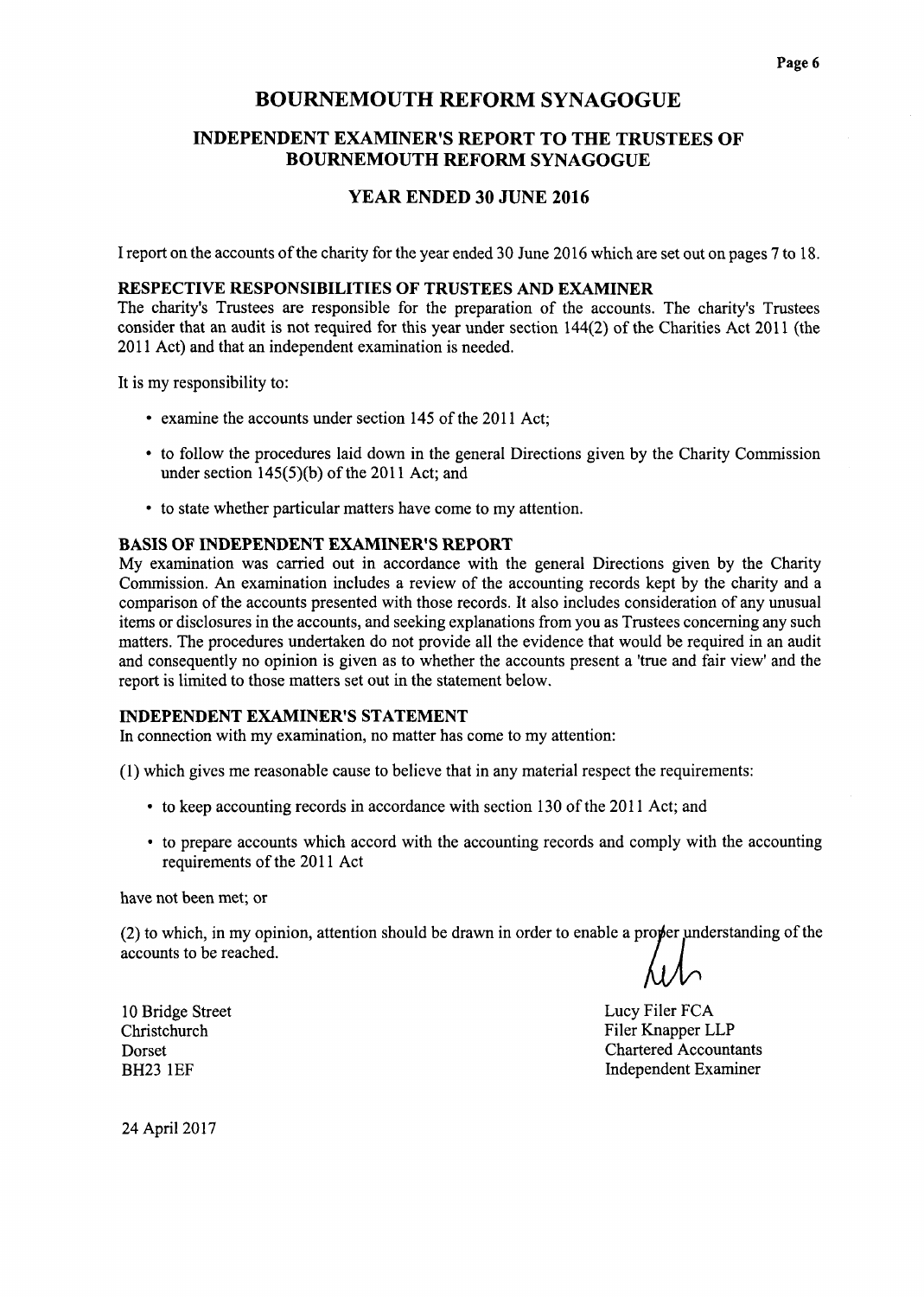$\kappa = 1/2$  ,  $\frac{1}{2}$ 

# STATEMENT OF FINANCIAL ACTIVITIES

# YEAR ENDED 30 JUNE 2016

|                                                                                            |                | <b>Unrestricted</b><br><b>Funds</b> | <b>Restricted</b><br><b>Funds</b> | <b>Endowment Total Funds</b><br><b>Funds</b> | 2016       | <b>Total Funds</b><br>2015 |
|--------------------------------------------------------------------------------------------|----------------|-------------------------------------|-----------------------------------|----------------------------------------------|------------|----------------------------|
|                                                                                            | <b>Note</b>    | £                                   | £                                 | £                                            | £          | $\pounds$                  |
| <b>INCOME AND</b><br><b>ENDOWMENTS</b>                                                     |                |                                     |                                   |                                              |            |                            |
| Donations and legacies<br>Income from charitable                                           | $\overline{2}$ | 98,811                              | 2,091                             |                                              | 100,902    | 115,031                    |
| activities                                                                                 | 3              | 61,352                              | 20,956                            |                                              | 82,308     | 49,779                     |
| Investment income                                                                          | 4              | 148                                 |                                   |                                              | 148        | 301                        |
| <b>TOTAL INCOME</b>                                                                        |                | 160,311                             | 23,047                            |                                              | 183,358    | 165,111                    |
| <b>EXPENDITURE</b><br>Expenditure on raising<br>funds:<br>Investment                       |                |                                     |                                   |                                              |            |                            |
| management costs<br>Expenditure on                                                         | 5              |                                     |                                   | (4,784)                                      | (4,784)    | (4, 853)                   |
| charitable activities                                                                      | 6              | (177, 869)                          | (27, 765)                         | (2,606)                                      | (208, 240) | (177, 211)                 |
| <b>TOTAL EXPENDITURE</b>                                                                   |                | (177, 869)                          | (27, 765)                         | (7, 390)                                     | (213, 024) | (182,064)                  |
| <b>NET OUTGOING</b><br><b>RESOURCES BEFORE</b>                                             |                |                                     |                                   |                                              |            |                            |
| <b>TRANSFERS</b>                                                                           | 8              | (17, 558)                           | (4,718)                           | (7, 390)                                     | (29,666)   | (16, 953)                  |
| Transfer between funds                                                                     | 9              | 2,307                               | (2,307)                           |                                              |            |                            |
| <b>NET OUTGOING</b><br><b>RESOURCES FOR THE</b>                                            |                |                                     |                                   |                                              |            |                            |
| <b>YEAR</b>                                                                                |                | (15,251)                            | (7, 025)                          | (7,390)                                      | (29,666)   | (16,953)                   |
| Realised gains/(losses) on<br>disposal of investment assets<br>Revaluation gain or loss on |                |                                     |                                   | 673                                          | 673        | (14, 899)                  |
| investments                                                                                |                |                                     |                                   | 1,672                                        | 1,672      | 2,345                      |
| <b>NET MOVEMENT IN FUNDS (15,251)</b>                                                      |                |                                     | (7,025)                           | (5,045)                                      | (27, 321)  | (29, 507)                  |
| <b>RECONCILIATION OF FUNDS</b>                                                             |                |                                     |                                   |                                              |            |                            |
| Total funds brought forward                                                                |                | 154,538                             | 43,606                            | 244,438                                      | 442,582    | 472,089                    |
| <b>TOTAL FUNDS</b><br><b>CARRIED FORWARD</b>                                               |                | 139,287                             | 36,581                            | 239,393                                      | 415,261    | 442,582                    |

The Statement of financial activities includes all gains and losses in the year.

All of the above amounts relate to continuing activities.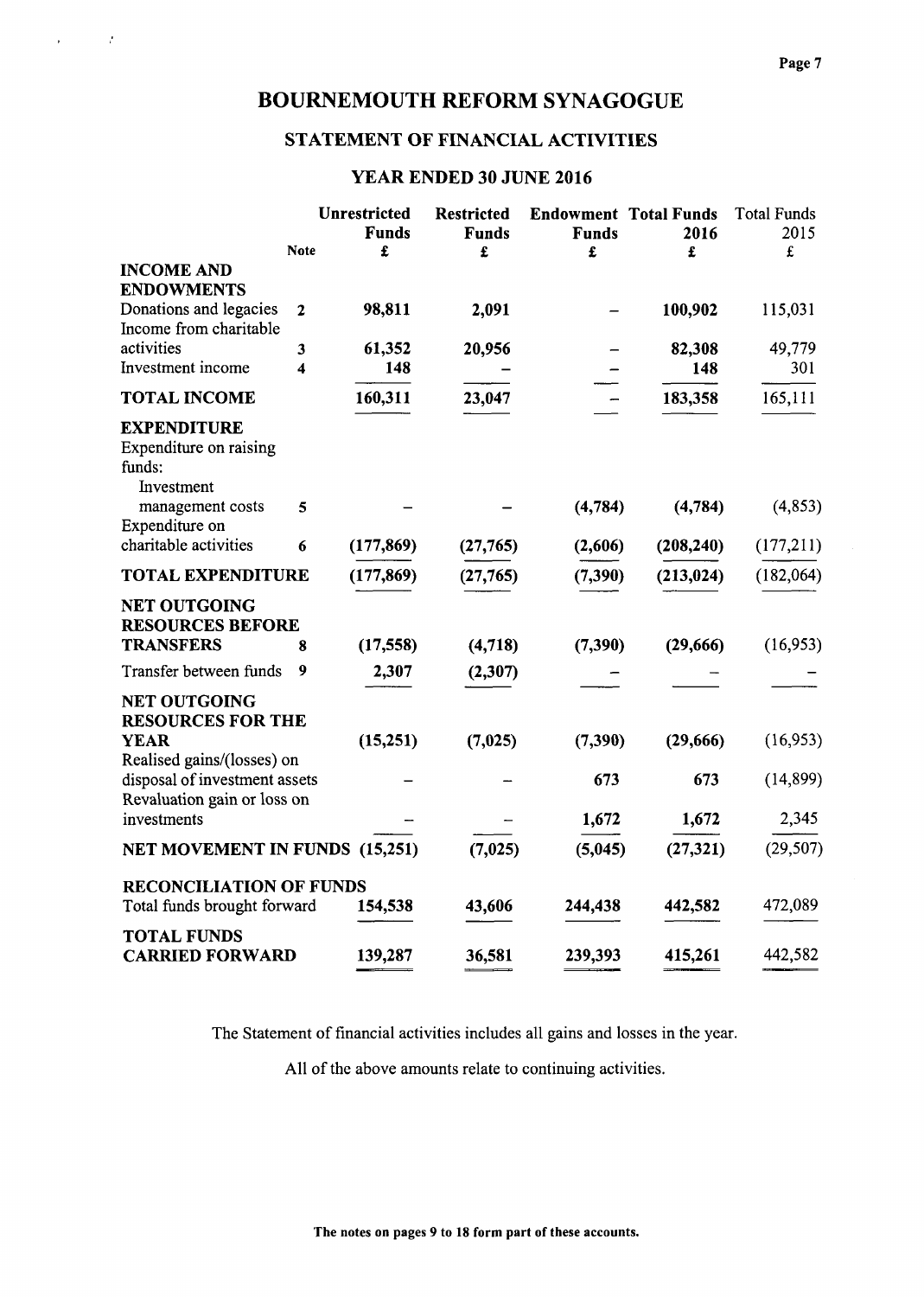# BALANCE SHEET

# 30 JUNE 2016

|                                       |             | Consolidated |            | Charity   |            |
|---------------------------------------|-------------|--------------|------------|-----------|------------|
|                                       |             | 2016         | 2015       | 2016      | 2015       |
|                                       | <b>Note</b> | £            | £          | £         | £          |
| <b>FIXED ASSETS</b>                   |             |              |            |           |            |
| Tangible assets                       | 11          | 201,646      | 207,332    | 201,646   | 207,332    |
| Investments                           | 12          | 240,635      | 243,074    |           |            |
|                                       |             | 442,281      | 450,406    | 201,646   | 207,332    |
| <b>CURRENT ASSETS</b>                 |             |              |            |           |            |
| Debtors                               | 13          | 28,421       | 25,765     | 28,421    | 25,765     |
| Cash at bank and in hand              |             | 59,154       | 69,495     | 58,383    | 67,351     |
|                                       |             | 87,575       | 95,260     | 86,804    | 93,116     |
| <b>CREDITORS: Amounts falling due</b> |             |              |            |           |            |
| within one year                       | 14          | (114, 595)   | (103, 084) | (112,582) | (102, 304) |
| <b>NET CURRENT LIABILITIES</b>        |             | (27, 020)    | (7, 824)   | (25, 778) | (9,188)    |
| <b>TOTAL ASSETS LESS CURRENT</b>      |             |              |            |           |            |
| <b>LIABILITIES</b>                    |             | 415,261      | 442,582    | 175,868   | 198,144    |
| <b>NET ASSETS</b>                     |             | 415,261      | 442,582    | 175,868   | 198,144    |
| <b>FUNDS</b>                          |             |              |            |           |            |
| <b>Endowment</b> funds                | 16          | 239,393      | 244,438    |           |            |
| Restricted income funds               | 17          | 36,581       | 43,606     | 36,581    | 43,606     |
| Unrestricted income funds             | 18          | 139,287      | 154,538    | 139,287   | 154,538    |
| <b>TOTAL FUNDS</b>                    |             | 415,261      | 442,582    | 175,868   | 198,144    |

These accounts have been prepared in accordance with the Financial Reporting Standard for Smaller Entities (effective January 2015).

These accounts were approved by the members of the committee and authorised for issue on the  $(a, 4, 17)$  and are signed on their behalf by:

DTardler

 $\ddot{\phantom{1}}$ 

Deborah Tendler Trustee - Honorary Chairperson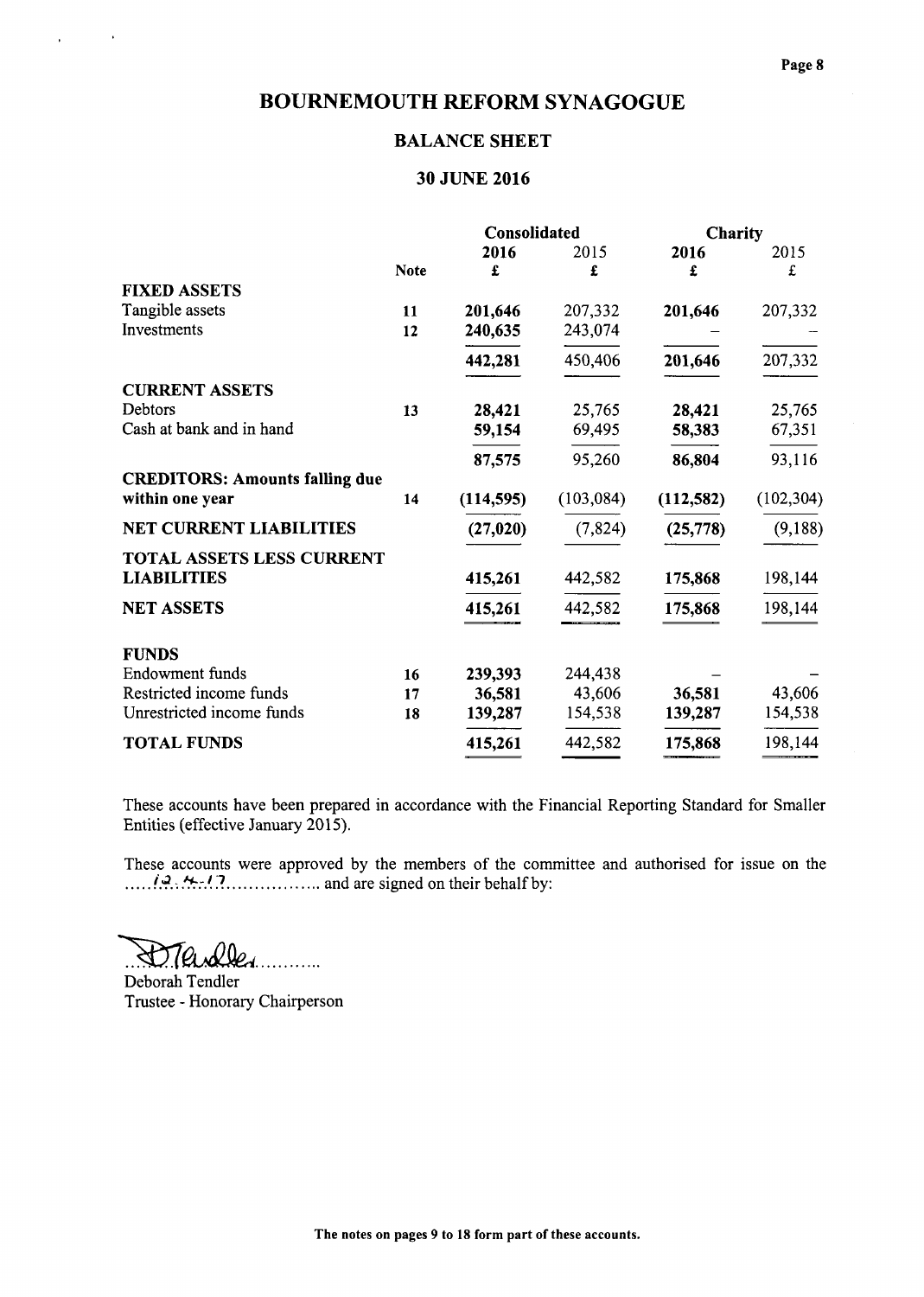### NOTES TO THE ACCOUNTS

#### YEAR ENDED 30 JUNE 2016

#### 1. ACCOUNTING POLICIES

#### Basis of accounting

 $\mathcal{L}$ 

The accounts have been prepared under the historical cost convention, as modified by the revaluation of certain fixed assets and investments measured at market value. The accounts have been prepared in accordance with the Financial Reporting Standard for Smaller Entities (effective January 2015), and the requirements of Accounting and Reporting by Charities: Statement of Recommended Practice applicable to charities preparing their accounts in accordance with the Financial Reporting Standard for Smaller Entities (effective January 2015) (SORP 2015).

#### Incoming resources

All voluntary income (including membership subscriptions) is accounted for gross when receivable, as long as it is capable of financial measurement.

Other income is recognised in the period in which the event takes place.

Legacies are recognised in the accounts when the Trustees are able to quantify, with reasonable accuracy, the amount receivable.

Income from the endowment fund investments is recorded as endowment income and is to be utilised in particular for the synagogue's pastoral and educational work. The endowment capital can also be used for these purposes and both income and capital can be used for the general charitable purposes of the Synagogue.

#### Grants

Grants payable are recognised as expenditure when the commitment is entered into.

#### Resources expended

Resources expended are recognised in the period in which they are incurred and include VAT where applicable which cannot be recovered.

Charitable activity costs comprises those costs incurred by the Synagogue in the delivery of its activities and services. It includes both costs that can be allocated directly to such activities and the costs of an indirect nature necessary to support them.

Governance costs include those costs associated with meeting the constitutional and statutory requirements of the Synagogue and include the audit fee and the wages relating to the general running of the Synagogue.

#### Investment assets and income

Fixed asset investments are included at market value at the balance sheet date. Any gain or loss on revaluation is taken to the statement of financial activities.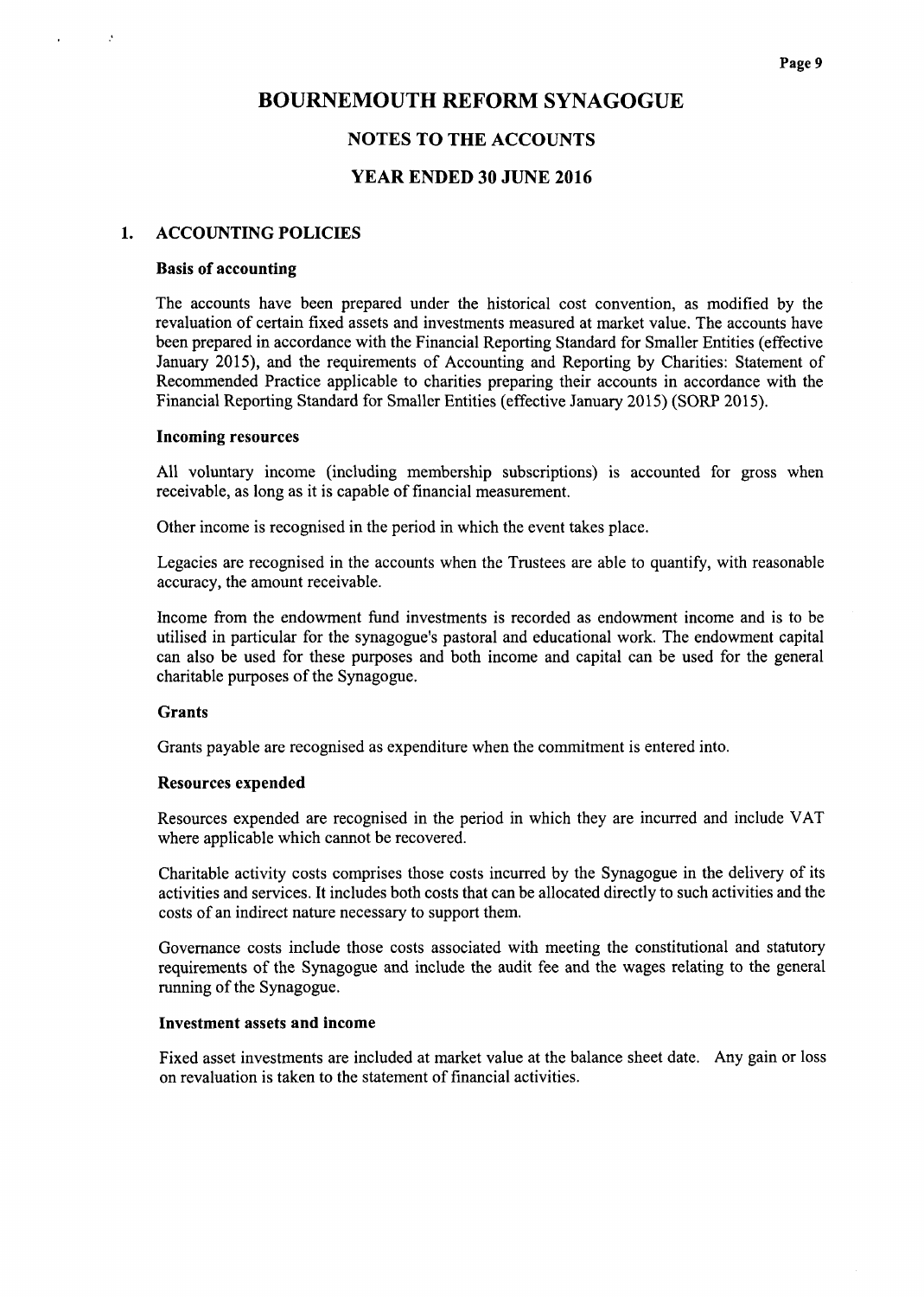# NOTES TO THE ACCOUNTS

# YEAR ENDED 30 JUNE 2016

## 1. ACCOUNTING POLICIES (continued)

#### Funds

 $\ddot{ }$ 

Designated funds are amounts which have been set aside at the discretion of the council for a specific, but not legally binding, purpose.

Restricted funds are to be used for specific purposes as requested by the donor or when funds are raised for particular restricted purposes.

Endowment funds are those where the capital is invested and the income generated is to be used in accordance with the benefactor's instructions.

#### Fixed assets

All fixed assets are recorded at cost, there are no uncapitalised fixed assets.

#### Depreciation

Depreciation is calculated so as to write off the cost of an asset, less its estimated residual value, over the useful economic life of that asset as follows:

| Leasehold land and buildings | $\overline{\phantom{a}}$ | straight line over 45 years |
|------------------------------|--------------------------|-----------------------------|
| Computer equipment           | $\overline{\phantom{0}}$ | straight line over 4 years  |
| Other equipment              | $\tilde{\phantom{a}}$    | 15% reducing balance        |
| <b>Fixtures and fittings</b> | $\blacksquare$           | 15% reducing balance        |
| Library                      | $\overline{\phantom{a}}$ | none provided               |

#### Pension costs

The Synagogue has continued to deplete reserves brought forward, as income is not sufficient to meet the required expenditure. However, efforts continue to be made to reduce this loss. The accounts have been prepared on a going concern basis assuming the continued support of the Townsend Endowment Trust.

#### Going concern

The Synagogue has continued to deplete reserves brought forward, as income is not sufficient to meet the required expenditure. However, efforts continue to be made to reduce this loss. The accounts have been prepared on a going concern basis assuming the continued support of the Townsend Endowment Trust.

# Consolidation

The Townsend Endowment Trust is registered as a subsidiary charity ofthe Bournemouth Reform Synagogue. These accounts consolidated the results of the two entities on a line by line basis. A separate statement of financial activities for the charity itself is not presented.

#### Debtors and creditors

Debtors and creditors with no stated interest rate and receivable or payable within one year are recorded at transaction price. Any losses arising from impairment are recognised in expenditure.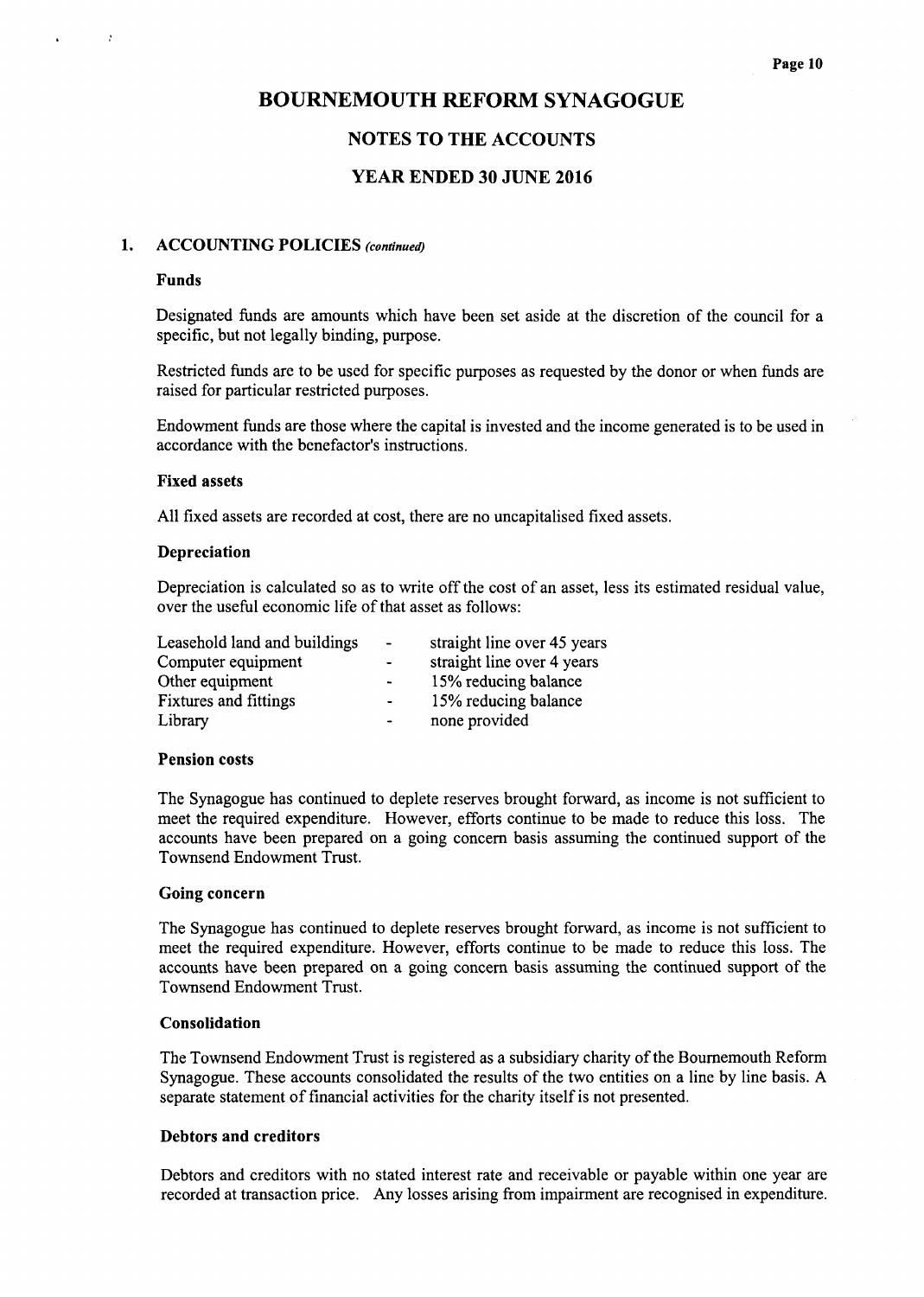# NOTES TO THE ACCOUNTS

# YEAR ENDED 30 JUNE 2016

# 2. DONATIONS AND LEGACIES

 $\sim$   $\sigma$ 

 $\overline{\phantom{a}}$ 

|                                    | Unrestricted |              | <b>Restricted Total Funds</b> |
|------------------------------------|--------------|--------------|-------------------------------|
|                                    | <b>Funds</b> | <b>Funds</b> | 2016                          |
| 2016                               | £            | £            | £                             |
| <b>Subscriptions and donations</b> |              |              |                               |
| Membership subscriptions           | 65,187       |              | 65,187                        |
| Income tax recoverable             | 19,900       |              | 19,900                        |
| Donations                          | 5,600        | 195          | 5,795                         |
| Communal events                    | 7,160        | 1,300        | 8,460                         |
| Education                          | 964          | 596          | 1,560                         |
|                                    | 98,811       | 2,091        | 100,902                       |
|                                    | Unrestricted | Restricted   | <b>Total Funds</b>            |
|                                    | Funds        | Funds        | 2015                          |
| 2015                               | £            | £            | £                             |
| <b>Subscriptions and donations</b> |              |              |                               |
| Membership subscriptions           | 87,655       |              | 87,655                        |
| Income tax recoverable             | 10,427       |              | 10,427                        |
| Donations                          | 5,663        |              | 5,663                         |
| Communal events                    | 9,730        |              | 9,730                         |
| Education                          | 630          | 926          | 1,556                         |
|                                    | 114,105      | 926          | 115,031                       |

# 3. INCOME FROM CHARITABLE ACTIVITIES

| 2016<br>Funerals invoiced<br>Members contributions to Jewish Joint Burial Society<br>Hakol income<br>Sundry income | <b>Unrestricted</b><br><b>Funds</b><br>£<br>59,597<br>875<br>880<br>61,352 | <b>Funds</b><br>£<br>2,983<br>17,973<br>20,956        | <b>Restricted Total Funds</b><br>2016<br>£<br>62,580<br>17,973<br>875<br>880<br>82,308 |
|--------------------------------------------------------------------------------------------------------------------|----------------------------------------------------------------------------|-------------------------------------------------------|----------------------------------------------------------------------------------------|
| 2015<br>Funerals invoiced<br>Members contributions to Jewish Joint Burial Society<br>Hakol income<br>Sundry income | Unrestricted<br>Funds<br>£<br>29,004<br>1,220<br>264<br>30,488             | Restricted<br>Funds<br>£<br>2,550<br>16.741<br>19,291 | <b>Total Funds</b><br>2015<br>£<br>31,554<br>16,741<br>1,220<br>264<br>49,779          |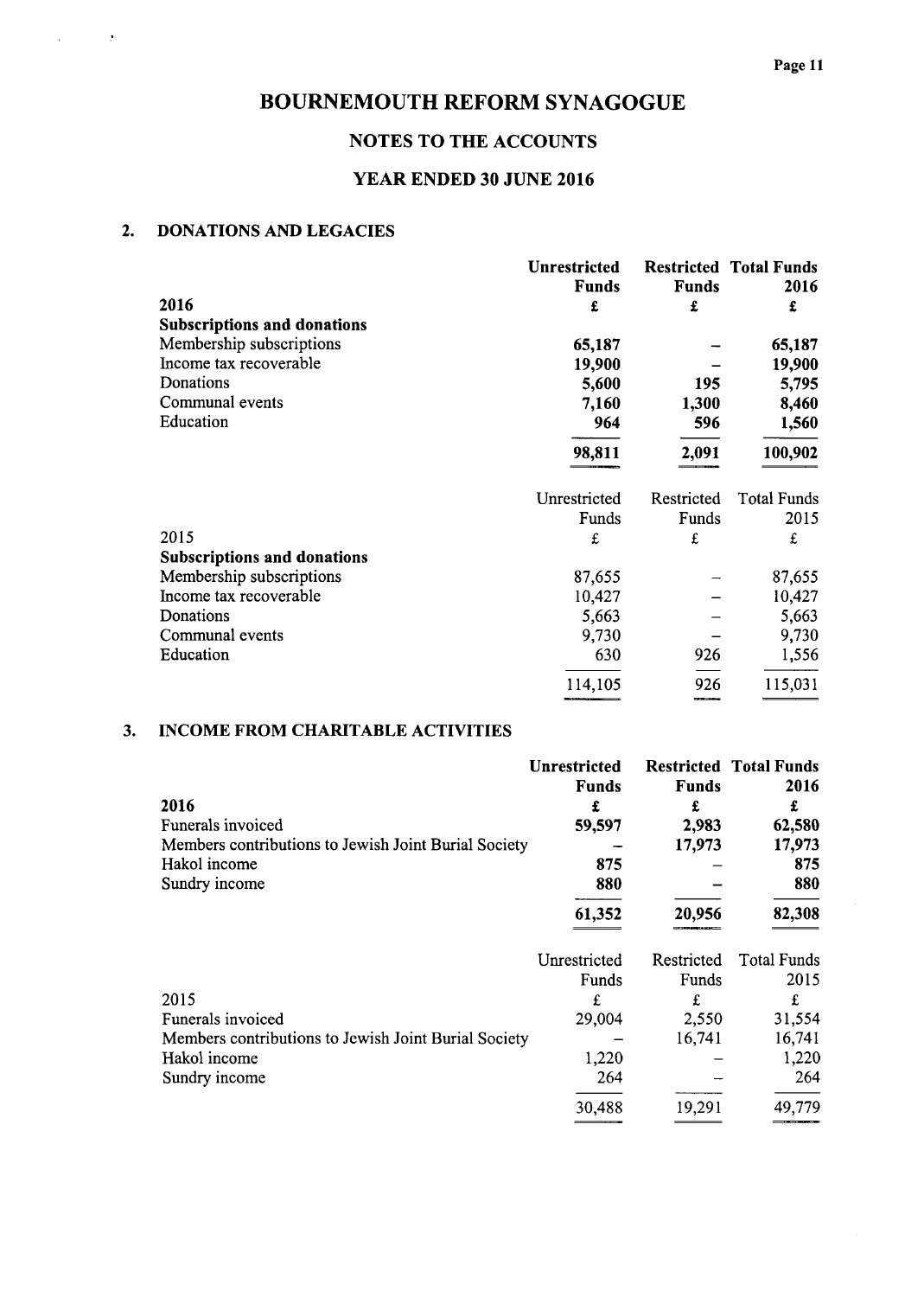#### NOTES TO THE ACCOUNTS

## YEAR ENDED 30 JUNE 2016

### 4. INVESTMENT INCOME

 $\sim$  1.

 $\mathcal{L}^{\pm}$ 

|                          |              | <b>Unrestricted Total Funds</b> Unrestricted Total Funds |                  |      |
|--------------------------|--------------|----------------------------------------------------------|------------------|------|
|                          | <b>Funds</b> | 2016                                                     | <b>Funds</b>     | 2015 |
|                          |              |                                                          |                  |      |
| Bank interest receivable | 148          | 148                                                      | 301              | 301  |
|                          |              |                                                          | <b>Programme</b> | $-$  |

# 5. INVESTMENT MANAGEMENT COSTS

|                            |               | <b>Endowment Total Funds</b> Endowment Total Funds |                   |       |
|----------------------------|---------------|----------------------------------------------------|-------------------|-------|
|                            | Funds         | 2016                                               | Funds             | 2015  |
|                            |               |                                                    |                   |       |
| Investment management fees | 4.784<br>____ | 4.784<br>________                                  | 4.853<br>________ | 4,853 |

# 6. COSTS OF CHARITABLE ACTIVITIES

|                                  | <b>Unrestricted</b> |              | <b>Restricted Endowment Total Funds</b> |         |
|----------------------------------|---------------------|--------------|-----------------------------------------|---------|
|                                  | Funds               | <b>Funds</b> | <b>Funds</b>                            | 2016    |
| 2016                             | £                   | £            | £                                       | £       |
| Minister and associated costs    | 26,433              | 900          |                                         | 27,333  |
| Education and associated costs   | 11,763              | 596          |                                         | 12,359  |
| Property and caretaker costs     | 35,947              | 480          |                                         | 36,427  |
| Administration and support costs | 38,439              |              |                                         | 38,439  |
| <b>MRJ</b> Assessment            | 14,876              |              |                                         | 14,876  |
| Jewish Joint Burial Society levy | 798                 | 17,973       |                                         | 18,771  |
| Funeral costs                    | 38,963              | 2,500        |                                         | 41,463  |
| Board of Deputies levy           | 247                 |              |                                         | 247     |
| Grants and donations             | 175                 | 4,116        |                                         | 4,291   |
| Hakol costs                      | 246                 |              |                                         | 246     |
| Communal events                  | 3,065               |              |                                         | 3,065   |
| Megillah purchase                |                     | 1,200        |                                         | 1,200   |
| Support costs                    | 6,917               |              | 2,606                                   | 9,523   |
|                                  | 177,869             | 27,765       | 2,606                                   | 208,240 |

The congregation undertakes its charitable activities by providing a framework for the local community through provision of a place of worship and the associated religious activities. As such, the congregation has one charitable activity and that all costs ofthe congregation are direct to this activity. The table shows a breakdown of the direct costs of the charitable activity.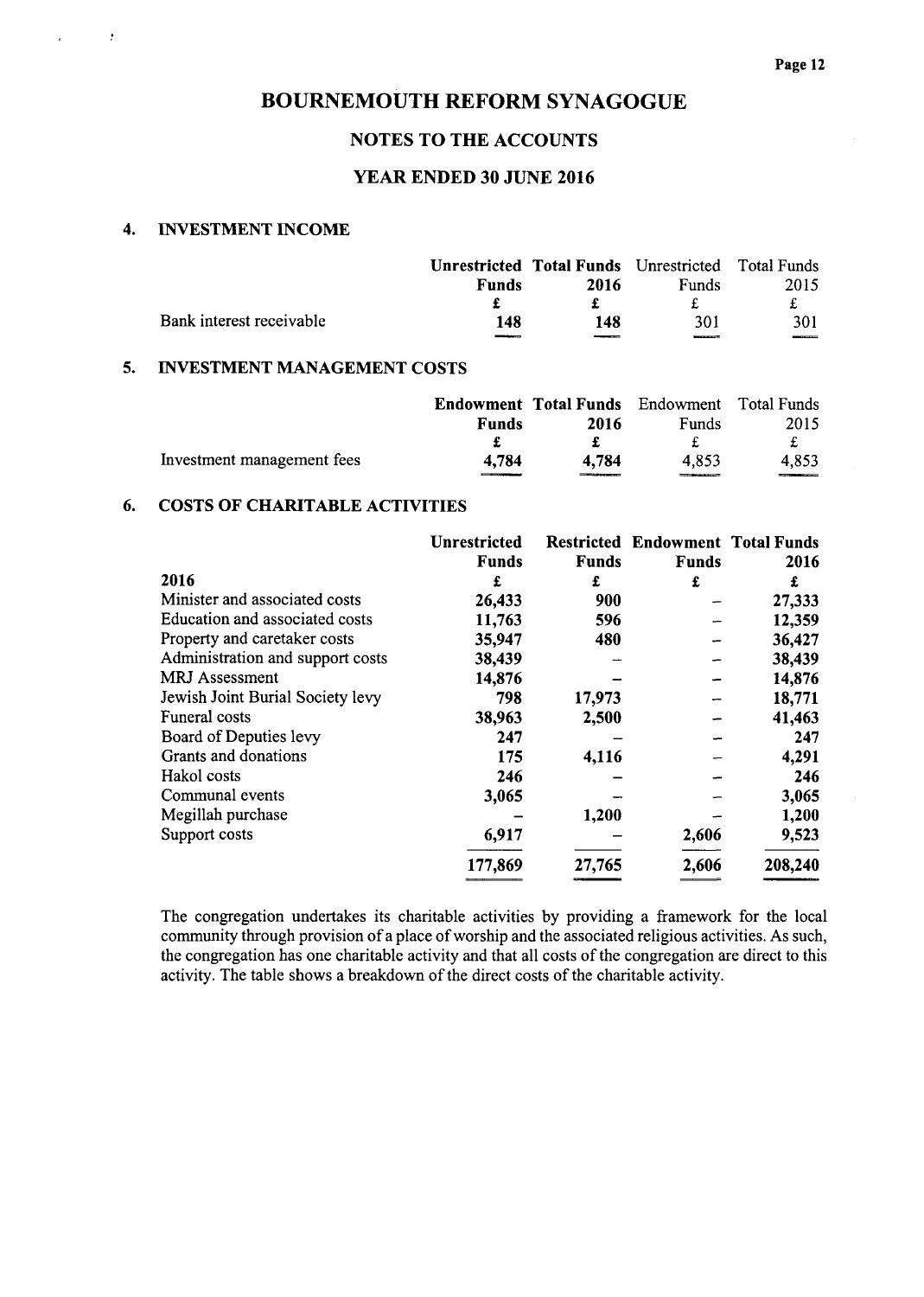# NOTES TO THE ACCOUNTS

# YEAR ENDED 30 JUNE 2016

# 6. COSTS OF CHARITABLE ACTIVITIES (continued)

 $\sim$  1

|                                  | Unrestricted | Restricted | Endowment | <b>Total Funds</b> |
|----------------------------------|--------------|------------|-----------|--------------------|
|                                  | Funds        | Funds      | Funds     | 2015               |
| 2015                             | £            | £          | £         | £                  |
| Minister and associated costs    | 22,419       |            |           | 22,419             |
| Education and associated costs   |              | 5,706      | 6,550     | 12,256             |
| Pastoral support                 | 1,415        |            |           | 1,415              |
| Property and caretaker costs     | 31,198       |            |           | 31,199             |
| Administration and support costs | 29,610       |            | 1,989     | 31,598             |
| <b>MRJ</b> Assessment            | 14,653       |            |           | 14,653             |
| Jewish Joint Burial Society levy | 2,627        | 16,741     |           | 19,368             |
| <b>Funeral costs</b>             | 25,902       | 6,100      |           | 32,002             |
| Board of Deputies levy           | 452          |            |           | 452                |
| Grants and donations             |              | 2,303      |           | 2,303              |
| Hakol costs                      | 216          |            |           | 216                |
| Communal events                  | 2,996        |            |           | 2,996              |
| Prayer books                     | 305          |            |           | 305                |
| Support costs                    | 5,191        |            | 838       | 6,029              |
|                                  | 136,984      | 30,850     | 9,377     | 177,211            |

# 7. ANALYSIS OF SUPPORT COSTS

|                         | <b>Unrestricted Endowment Total Funds</b> |              |                    |
|-------------------------|-------------------------------------------|--------------|--------------------|
|                         | <b>Funds</b>                              | <b>Funds</b> | 2016               |
| 2016 - Governance costs | £                                         | £            | £                  |
| Staff costs             | 1,530                                     |              | 1,530              |
| Legal and professional  | 1,038                                     | 1,731        | 2,769              |
| Bank charges            |                                           | 56           | 56                 |
| Depreciation            | 569                                       |              | 569                |
| Accountancy             | 3,780                                     | 819          | 4,599              |
|                         | 6,917                                     | 2,606        | 9,523              |
|                         | Unrestricted                              | Endowment    | <b>Total Funds</b> |
|                         | Funds                                     | Funds        | 2015               |
| 2015 - Governance costs | £                                         | £            | £                  |
| Staff costs             | 969                                       |              | 969                |
| Legal and professional  | 35                                        |              | 35                 |
| Bank charges            | 3                                         | 58           | 61                 |
| Depreciation            | 584                                       |              | 584                |
| Accountancy             | 3,600                                     | 780          | 4,380              |
|                         |                                           |              |                    |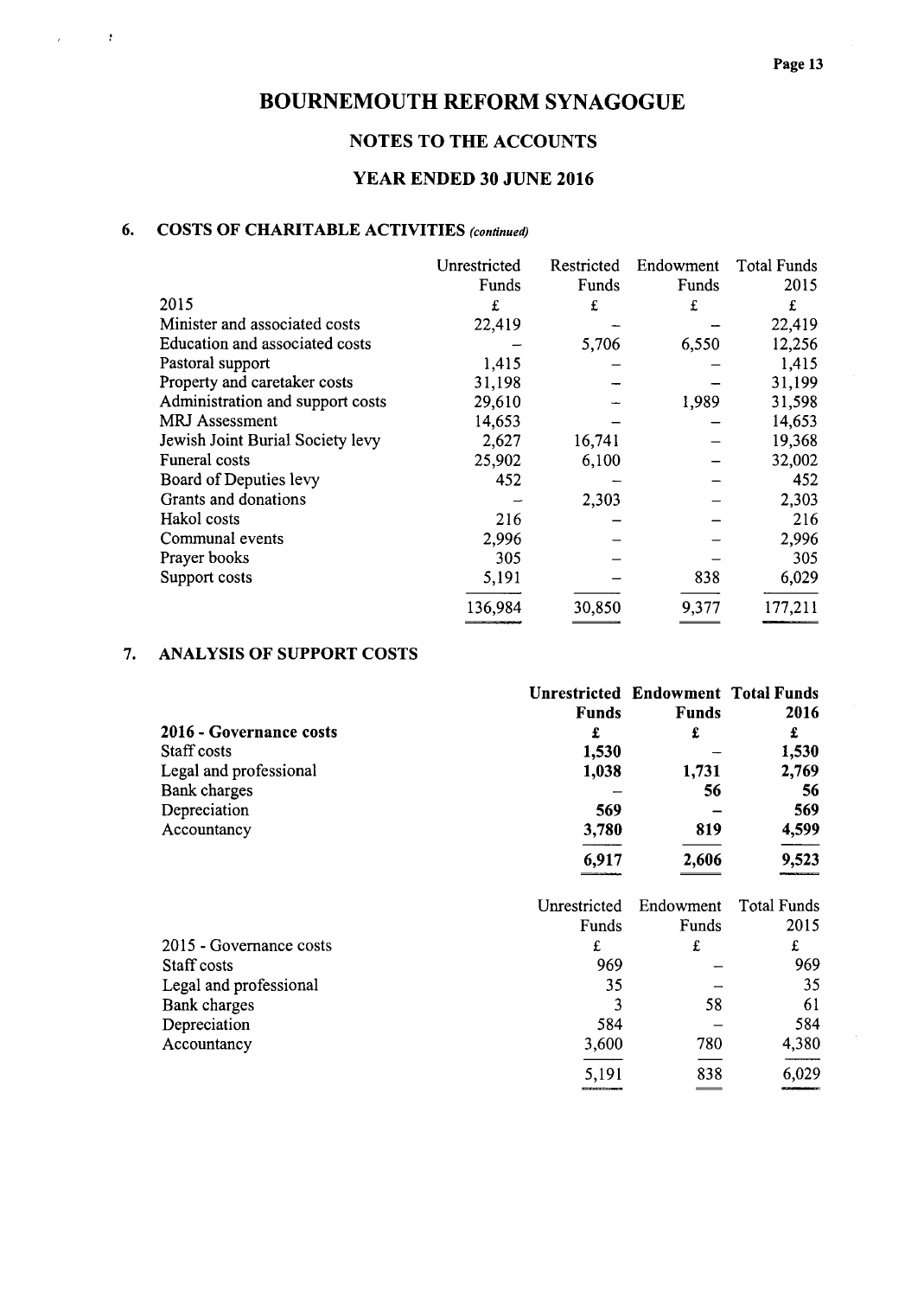### NOTES TO THE ACCOUNTS

#### YEAR ENDED 30 JUNE 2016

#### 8. NET OUTGOING RESOURCES FOR THE YEAR

This is stated after charging:

|              | 2016     | 2015         |
|--------------|----------|--------------|
|              |          |              |
| Depreciation | 5,686    | 5,846        |
|              | $\cdots$ | <b>THEFT</b> |

#### 9. FUND TRANSFERS

 $\mathcal{L}$ 

 $\cdot$ 

During the year a transfer of £2,307 between the restricted Soviet Jewry/Genesis fund and unrestricted funds was made to reflect payments made in previous years that had inadvertently been recorded as unrestricted.

#### 10. STAFF COSTS AND EMOLUMENTS

#### Total staff costs were as follows:

|                                   | 2016   | 2015   |
|-----------------------------------|--------|--------|
|                                   |        |        |
| Wages and salaries                | 37,368 | 31,498 |
| Social security and pension costs | (810)  | 548    |
|                                   | 36,558 | 32,046 |
|                                   |        |        |

#### Particulars of employees:

The average number of employees during the year, calculated on the basis of full-time equivalents, was as follows:

|                                            | 2016 | 2015 |
|--------------------------------------------|------|------|
|                                            | No.  | No.  |
| Number of educational staff                |      |      |
| Number of caretaker staff                  |      |      |
| Number of administration and finance staff |      |      |
|                                            | Δ    |      |

No Trustee received remuneration during the year (2015 - Nil). Reimbursed expenses to Trustees for travel and general subsistence amounted to £897 - 6 Trustees in the year (2015 - £322 - 6 Trustees). Ministerial costs are shown under Other Costs, note 6.

No employee received remuneration of more than £60,000 during the year (2015 - Nil).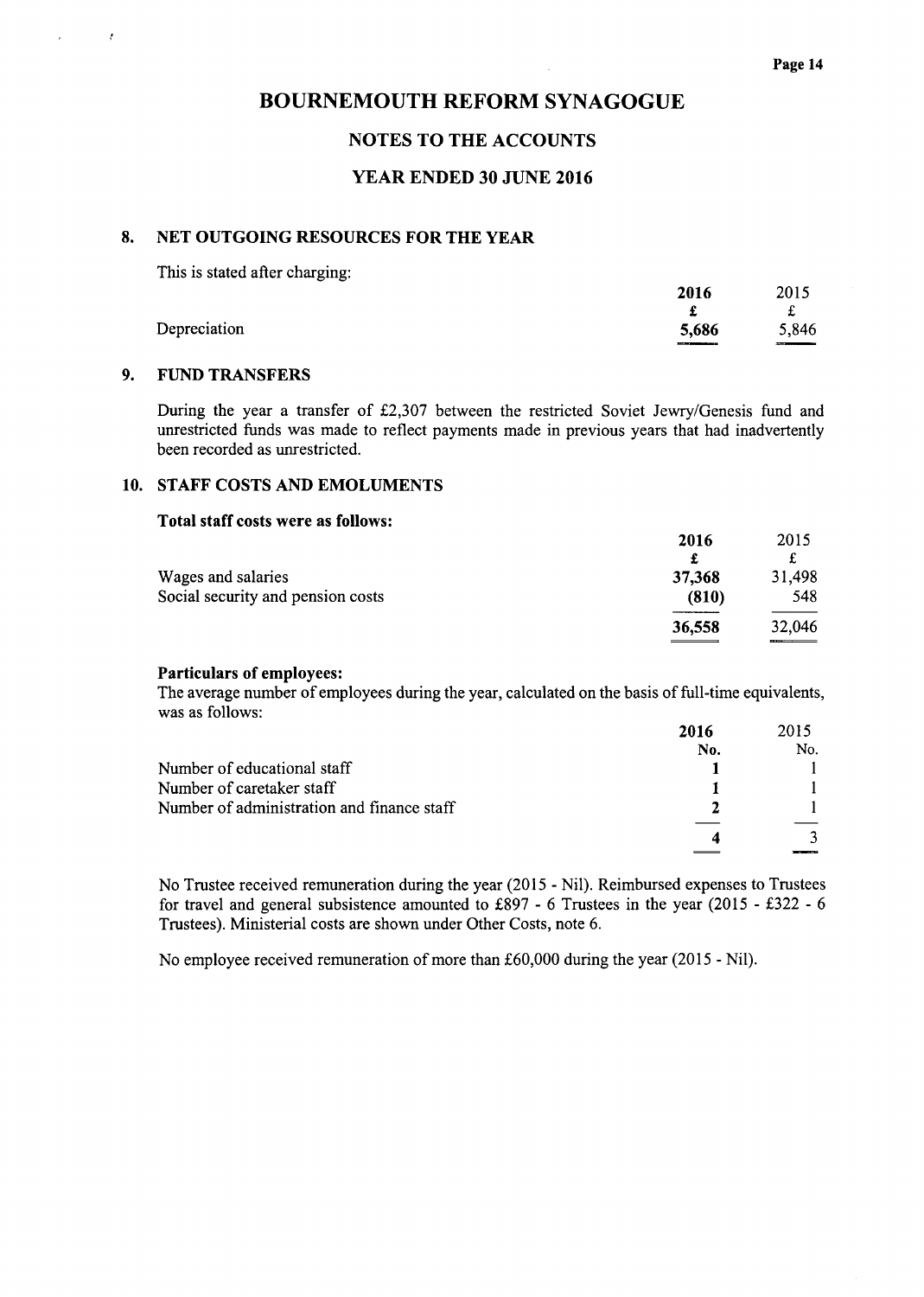# NOTES TO THE ACCOUNTS

### YEAR ENDED 30 JUNE 2016

### 11. TANGIBLE FIXED ASSETS

ł

|                       | Library<br>£ | Equipment<br>£ | <b>Fixtures</b><br>and fittings | Leasehold<br><b>Property</b> | <b>Total</b><br>£ |
|-----------------------|--------------|----------------|---------------------------------|------------------------------|-------------------|
| <b>COST</b>           |              |                |                                 |                              |                   |
| At 1 July 2015 and    |              |                |                                 |                              |                   |
| <b>30 June 2016</b>   | 633          | 20,565         | 30,687                          | 214,973                      | 266,858           |
|                       |              |                |                                 |                              |                   |
| <b>DEPRECIATION</b>   |              |                |                                 |                              |                   |
| At 1 July 2015        |              | 19,001         | 26,194                          | 14,331                       | 59,526            |
| Charge for the year   |              | 235            | 674                             | 4,777                        | 5,686             |
| At 30 June 2016       |              | 19,236         | 26,868                          | 19,108                       |                   |
|                       |              |                |                                 |                              | 65,212            |
| <b>NET BOOK VALUE</b> |              |                |                                 |                              |                   |
| At 30 June 2016       | 633          | 1,329          | 3,819                           | 195,865                      | 201,646           |
| At 30 June 2015       | 633          | 1,564          | 4,493                           | 200,642                      | 207,332           |
|                       |              |                |                                 |                              |                   |

The leasehold land and buildings comprise the Synagogue at 53 Christchurch Road, Bournemouth.

#### 12. INVESTMENTS

|                                                                                                                            | 2016<br>£                   | 2015                         |
|----------------------------------------------------------------------------------------------------------------------------|-----------------------------|------------------------------|
| Market value at 1 July 2015<br>Disposals at opening book value<br>Net gains on revaluations in the year ended 30 June 2016 | 243,074<br>(4,111)<br>1,672 | 260,481<br>(19,752)<br>2,345 |
| Market value at 30 June 2016                                                                                               | 240,635                     | 243,074                      |
| Historical cost at 30 June 2016                                                                                            | 266,826                     | 272,732                      |

| Analysis of investments at 30 June 2016 between funds |  |  |  |
|-------------------------------------------------------|--|--|--|
|                                                       |  |  |  |

|                                           | <b>Unrestricted</b><br><b>Funds</b><br>£ | <b>Restricted</b><br><b>Funds</b><br>£ | <b>Funds</b><br>£ | <b>Endowment Total Funds</b><br>2016<br>£ | Total Funds<br>2015<br>£ |
|-------------------------------------------|------------------------------------------|----------------------------------------|-------------------|-------------------------------------------|--------------------------|
| Other investments<br>Other UK Investments |                                          |                                        | 72,406            | 72,406                                    | 82,066                   |
| UK Cash held as part of                   |                                          |                                        |                   |                                           |                          |
| portfolio                                 |                                          |                                        | 168,229           | 168,229                                   | 161,008                  |
|                                           |                                          |                                        | 240,635           | 240,635                                   | 243,074                  |

The Royal Skandia investment is spread across six unit trusts.

Amounts are regularly withdrawn from the investment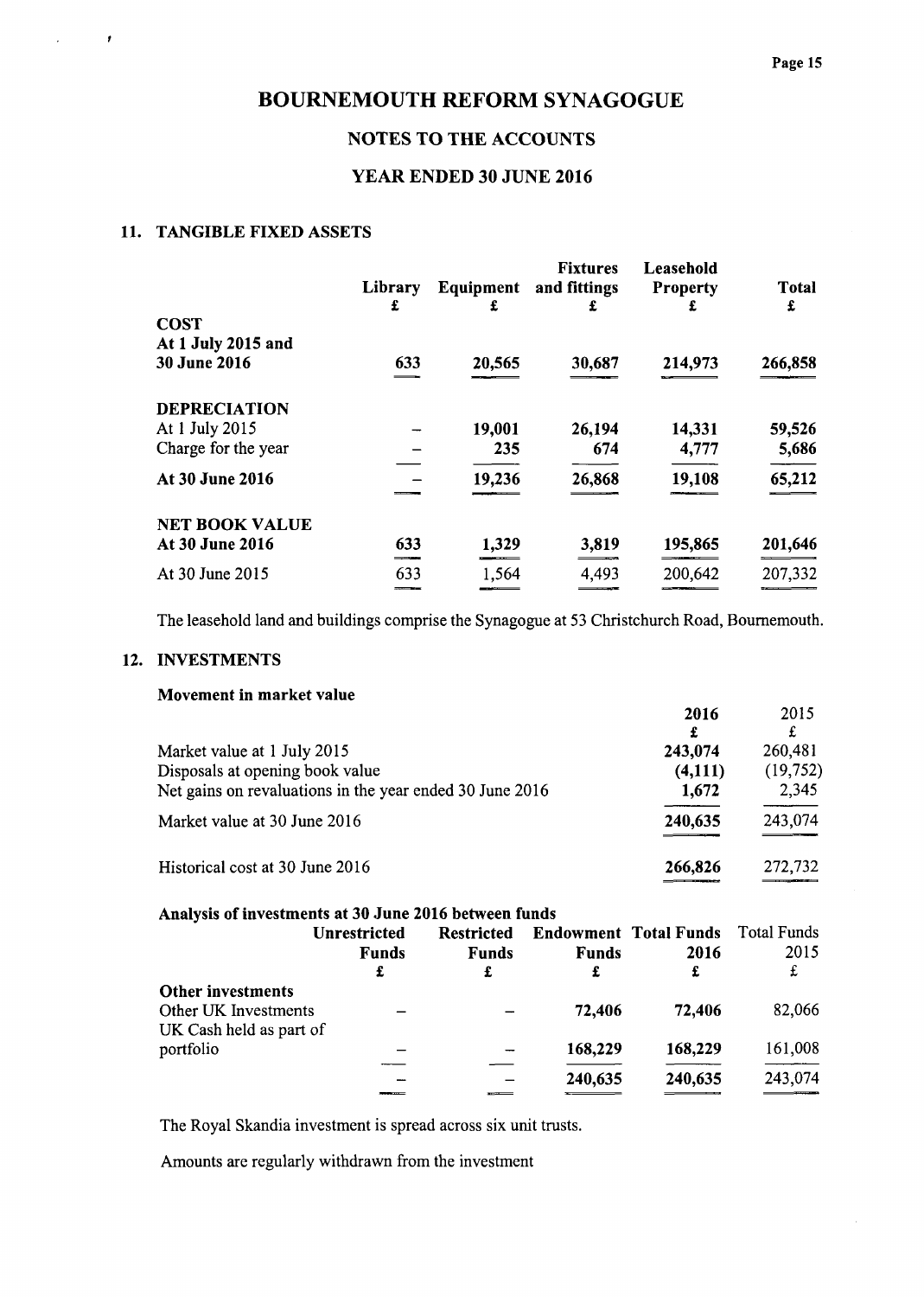## NOTES TO THE ACCOUNTS

## YEAR ENDED 30 JUNE 2016

#### 13. DEBTORS

 $\bullet$ 

| 2016   |                                                                                                                                                                                                                                                            |
|--------|------------------------------------------------------------------------------------------------------------------------------------------------------------------------------------------------------------------------------------------------------------|
|        | 2015                                                                                                                                                                                                                                                       |
| £      | £                                                                                                                                                                                                                                                          |
| 2,509  | 12,006                                                                                                                                                                                                                                                     |
| 15,213 | 5,428                                                                                                                                                                                                                                                      |
| 10,699 | 8,331                                                                                                                                                                                                                                                      |
| 28,421 | 25,765<br><b><i><u>Property Contract Contract Contract Contract Contract Contract Contract Contract Contract Contract Contract Contract Contract Contract Contract Contract Contract Contract Contract Contract Contract Contract Contract Con</u></i></b> |
|        | ________                                                                                                                                                                                                                                                   |

### 14. CREDITORS: Amounts falling due within one year

 $\hat{\boldsymbol{\beta}}$ 

|                 | <b>Consolidated</b> |         | <b>Charity</b> |         |
|-----------------|---------------------|---------|----------------|---------|
|                 | 2016                | 2015    | 2016           | 2015    |
|                 |                     |         |                |         |
| Other creditors | 114,595             | 103,084 | 112,582        | 102,304 |
|                 |                     |         |                |         |

#### 15. PENSIONS

The charity operates a contributory pension scheme. It is a defined contribution scheme and contributions are charged in the statement of financial activities as they accrue. The charge for the year was  $£48$  and the charity had a liability of £15 at the year end.

#### 16. ENDOWMENT FUNDS

|                              | <b>Balance at</b><br>1 July 2015 | Outgoing<br>resources | <b>Gains and</b><br>losses | <b>Balance at</b><br><b>30 June 2016</b> |
|------------------------------|----------------------------------|-----------------------|----------------------------|------------------------------------------|
| <b>Expendable endowments</b> |                                  |                       |                            |                                          |
| Townsend endowment           | 244,438                          | (7,390)               | 2,345<br>-------           | 239,393                                  |

The endowment fund was set up in 2002 on receipt of a legacy from the late K R Townsend. The capital and the income of the fund are able to be used for the general charitable purposes of the Synagogue in respect of its pastoral and educational work. The Townsend Endowment Trust is registered as a subsidiary charity of the Synagogue.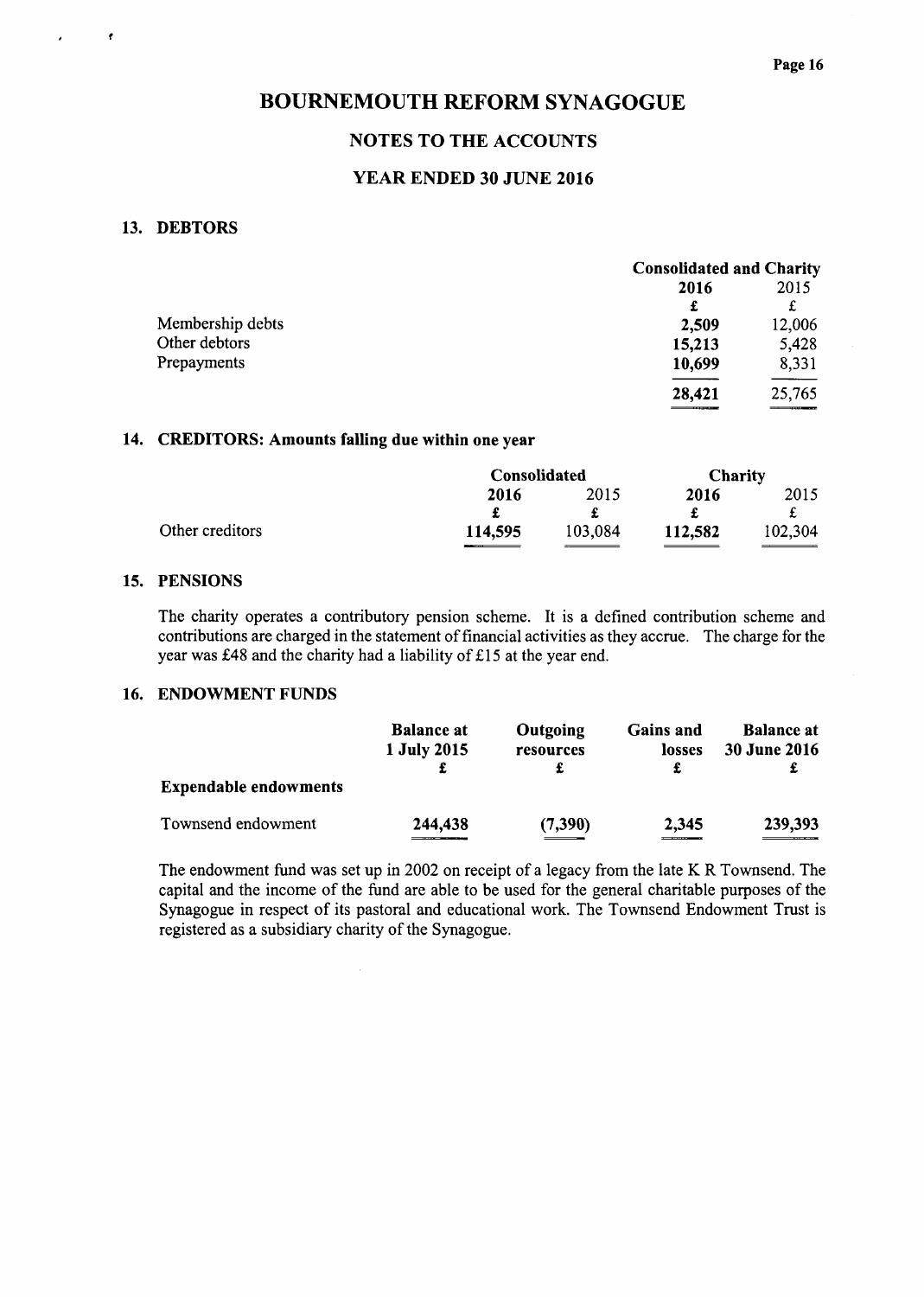### NOTES TO THE ACCOUNTS

# YEAR ENDED 30 JUNE 2016

#### 17. RESTRICTED INCOME FUNDS

 $\mathbf{z} = \mathbf{0}$ 

 $\lambda$ 

|                             | <b>Balance</b> at |        |                    |                  | <b>Balance at</b> |
|-----------------------------|-------------------|--------|--------------------|------------------|-------------------|
|                             | 1 Jul 2015        | Income | <b>Expenditure</b> | <b>Transfers</b> | 30 Jun 2016       |
|                             | £                 | £      |                    | £                |                   |
| Sefer Torah fund            | 295               | 1,300  | (1,200)            |                  | 395               |
| Jewish Joint Burial Society |                   | 17,973 | (17, 973)          |                  |                   |
| Soviet Jewry/Genesis fund   | 3,857             |        |                    | (2,307)          | 1,550             |
| Funerals paid in advance    | 9,300             |        | (2,500)            |                  | 6,800             |
| Outreach                    | 17,697            | 195    | (5,016)            |                  | 12,876            |
| Davidson Education fund     |                   | 596    | (596)              |                  |                   |
| Cemtery fund                | 2,550             | 2,983  |                    |                  | 5,533             |
| Kitchen/Building fund       | 9,907             |        | (480)              |                  | 9,427             |
|                             | 43,606            | 23,047 | (27, 765)          | (2,307)          | 36,581            |
|                             |                   |        |                    |                  |                   |

The Sefer Torah fund is to enable repairs to be made to the Sefer Torah. This year, funds were also collected and utilised for the purchase of a new Megillah.

The Jewish Joint Burial Society has no reserves but reflect the income from members and levies paid over to the Society.

The Soviet Jewry and Genesis fund has not been utilised in this year.

Funerals Paid in Advance are monies paid by members for funerals in the future, and are utilised when the funeral costs are incurred.

The Outreach fund is to enable outreach work to increase the membership of the Synagogue.

The Davidson Education fund is monies donated towards meeting Chedar costs. This fund was fully spent in the year.

The Cemetery fund is for the purpose of maintaining the cemetery. Various donations were made to this fund during this year but no maintenance expenditure was incurred.

The Kitchen/Building fund is being held to cover replacement and necessary improvement costs to the kitchen and building.

The Hannah Levy House Trust, Kol Nidre and Board of Deputies funds have no reserves but reflect the income from members and levies paid. These monies are shown within other creditors

### 18. UNRESTRICTED INCOME FUNDS

| <b>30 Jun 2016</b> |
|--------------------|
|                    |
| 139,287            |
|                    |